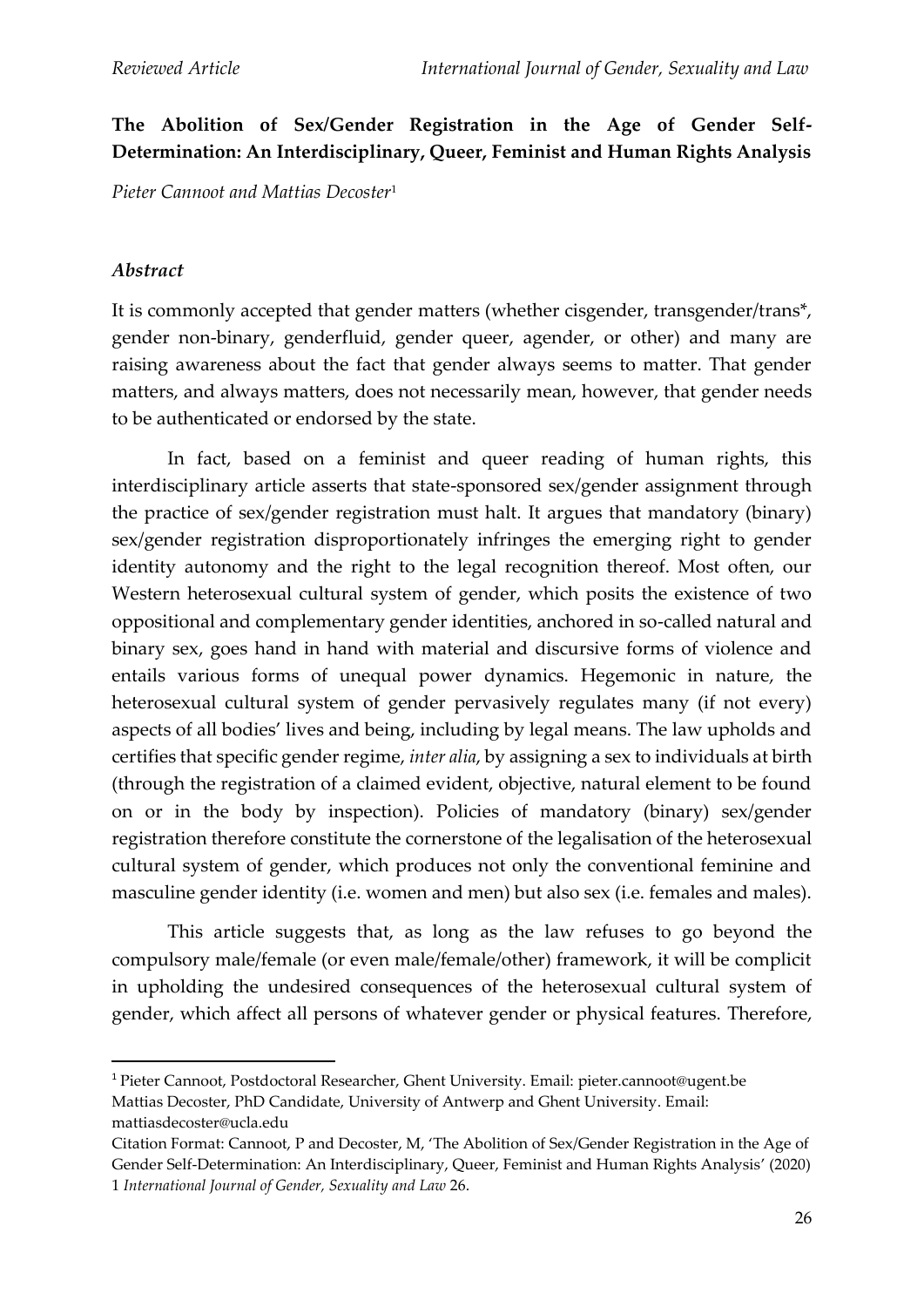undoing remaining forms of global gender injustice, as well as respecting, protecting and fulfilling human rights relating to gender identity, requires the abolishment of sex/gender registration instead of expanding the available gender markers. Indeed, this article finds that current state practices do not pursue a legitimate aim, and even if they do, mandatory sex/gender registration does not pass the proportionality test that is required in the assessment of restrictions of fundamental rights. A human rights analysis of official sex/gender in the age of gender self-determination finds mandatory sex/gender registration to be a disproportionate measure and recommends that states change their current practices. Doing so would be beneficial to cisgender and trans\* individuals alike.

# *Keywords*

abolition of sex/gender registration; right to gender autonomy; non-binary gender; gender justice; feminist and queer legal theory

## *Biography*

Pieter Cannoot is a postdoctoral researcher at ConstitUGent and the Human Rights Centre of Ghent University (Belgium). He is a visiting professor of genders, sexualities and law at the University of Antwerp (Belgium).

Mattias Decoster holds an LLM degree from the University of California, Los Angeles, where they specialised in Law & Sexuality and Critical Race Studies. In 2020, they will start their doctoral research at the University of Antwerp and Ghent University (Belgium).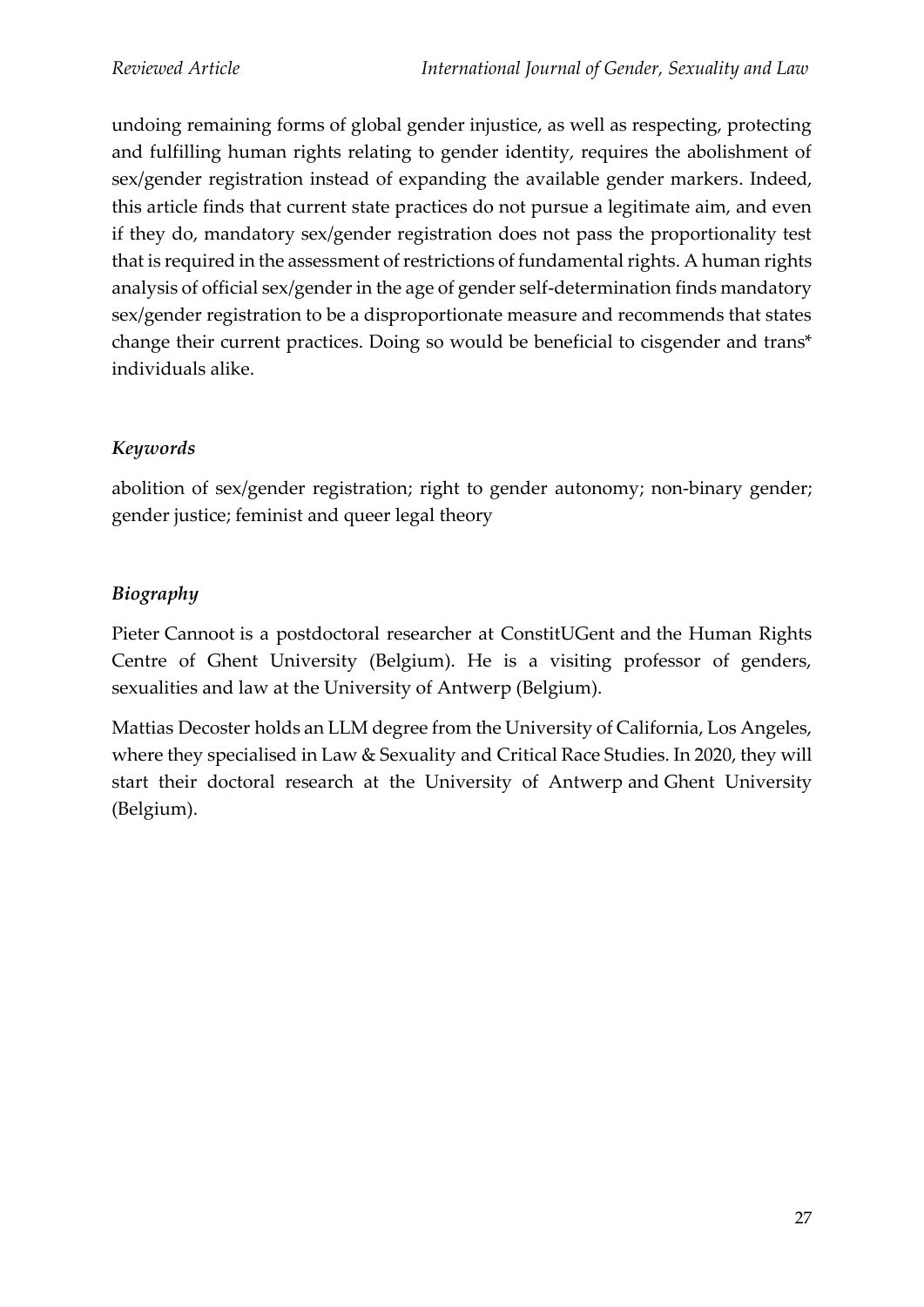## *Introduction*

It is commonly accepted that gender matters (whether cisgender, transgender/trans\*, gender non-binary, genderfluid, gender queer, agender, or other) and many are raising awareness about the fact that gender always seems to matter (van den Brink, 2016). That gender matters, and always matters, does not necessarily mean, however, that gender needs to be authenticated or endorsed by the state. In fact, based on a feminist and queer reading of human rights, this interdisciplinary article asserts that state-sponsored sex/gender assignment through the practice of sex/gender registration must halt. It argues that mandatory (binary) sex/gender registration disproportionately infringes the emerging right to gender identity autonomy and the right to the legal recognition thereof. Hence, from a human rights perspective, it would be beneficial to alter current state practices regarding sex/gender registration in order to leave policies of mandatory (binary) sex/gender registration behind. Moreover, potential problems arising from this shift in policy (such as sex/gender based demographic research for policy objectives or the operationalisation of state action to combat discrimination on the basis of sex/gender) can easily be solved, as will be demonstrated below.

Most often, our Western heterosexual cultural system of gender, which posits the existence of two oppositional and complementary gender identities anchored in so-called natural and binary sex, goes hand in hand with material and discursive forms of violence and entails various forms of unequal power dynamics (Butler, 2007; McNeilly, 2014). As Ruocco (2016) holds, trans\* persons disproportionately experience homelessness, unemployment and poverty; they are therefore more likely to be exposed to (government-controlled) programmes and facilities such as shelters, unemployment programmes, prisons, etc. Hence, they are more likely to be in positions where the discrepancy between legal gender and one's experienced and/or lived gender identity may be problematic. This article suggests, however, that as long as the law refuses to go beyond the compulsory male/female (or even male/female/other) framework, it will be complicit in upholding the undesired consequences of the heterosexual cultural system of gender which affects all persons, of whatever gender and physical features. Practices of sex/gender registration (and especially mandatory and binary ones) turn a particular cultural gender regime into a legal one and thereby legalise and legitimise the inequalities and harmful effects that come with that gender regime. Therefore, undoing remaining forms of global gender injustice, as well as respect for, protection of, and fulfilment of human rights relating to sexual orientation and gender identity, requires the abolishment of sex/gender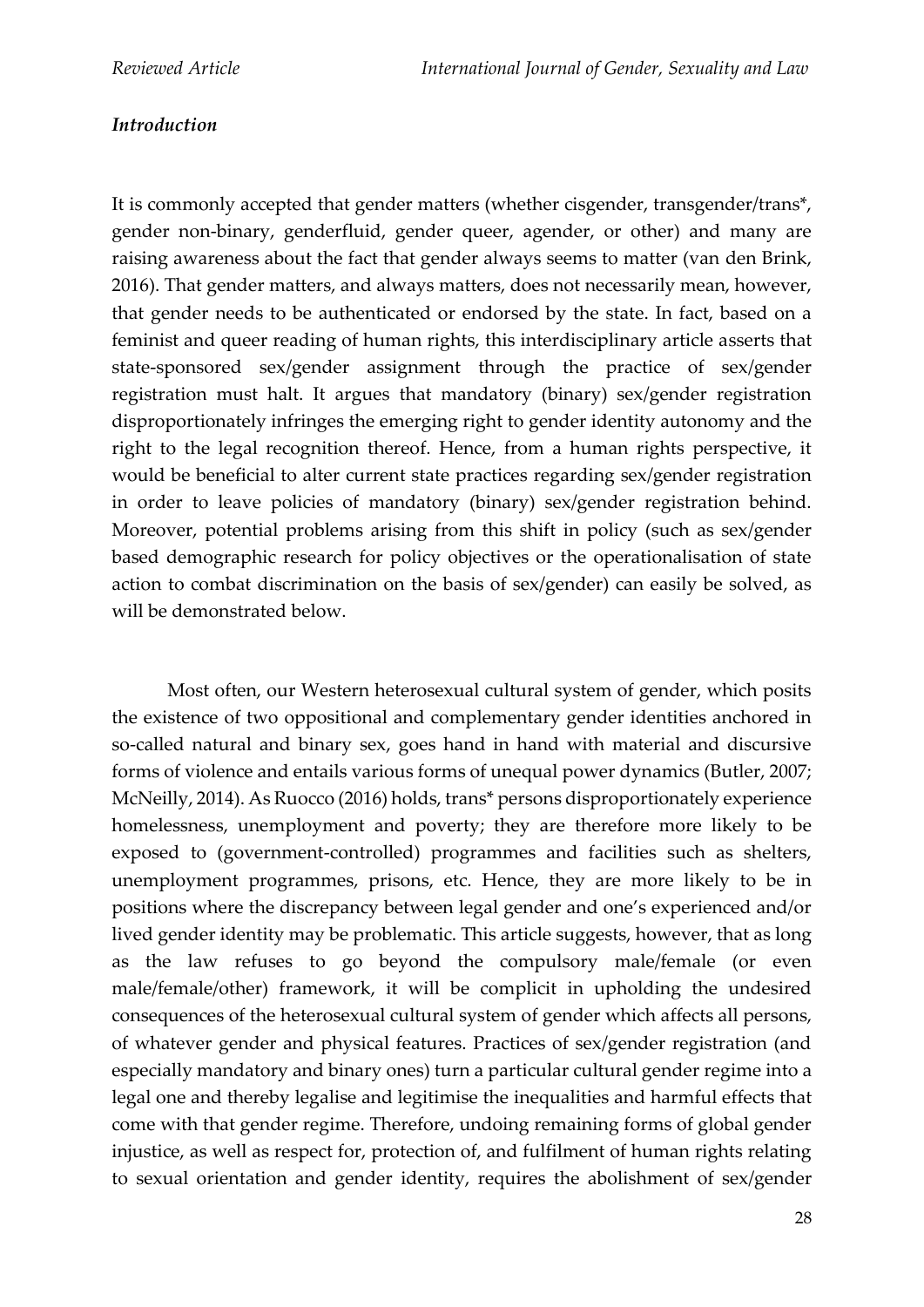registration instead of expanding the available gender markers. Doing so is beneficial to trans\* and cisgender individuals alike.

In order to support that claim, this article consists of two substantive parts; the first relates to the recent legal evolutions regarding sex/gender registration (Part I), the other examines feminist and queer legal theory (Part II). Part I first outlines the present human rights framework regarding sex/gender registration and reveals the growing importance given to self-determination in matters related to sexual orientation and gender identity. It finds the development in international human rights law of a right to gender identity, as well as a right to the legal recognition thereof. Moreover, and internationally speaking, an increased number of states have recently moved beyond the strictly binary interpretation of sex/gender by introducing a "third" sex/gender category. In doing so, these states slowly but surely end the erasure and marginalisation of trans\*, non-binary and genderqueer people, as well as individuals with variations in sex characteristics. These evolutions (and in particular European evolutions) will also be scrutinised in Part I. Part II dives into feminist and queer legal theory in order to demonstrate the socially constructed character of, and performativity inherent to the notions of "sex" and "gender", and further comments upon the heterosexual cultural system of gender producing (the binary interpretation of) these concepts. After having set forth the ways in which that gender regime, consciously and unconsciously, adversely affects all bodies, Part II proceeds to contend that mandatory (binary and non-binary) sex/gender registration disproportionately infringes on the right to gender identity and the legal recognition thereof. It argues that, despite progressive evolutions in sex/gender registration, gender autonomy can only be satisfied by a complete abolition of state-sponsored sex/gender registration. As will be highlighted before concluding, alternatives to the existence and registration of an official sex/gender marker are available whenever it might be deemed useful to document one's sex/gender.

### *Part I: Sex/gender registration in present (human rights) law*

The current status of the vast majority of legal systems worldwide shows how selfevident the law considers sex/gender registration and the "male"/"female" dichotomy to be, and how the registration framework fails to account for bodily and gender diversity (O'Brien, 2015). This is best evidenced by the registration of sex/gender in documents that are included in official civil registers, and especially birth certificates. The importance of the birth certificate – and official registration, in general – cannot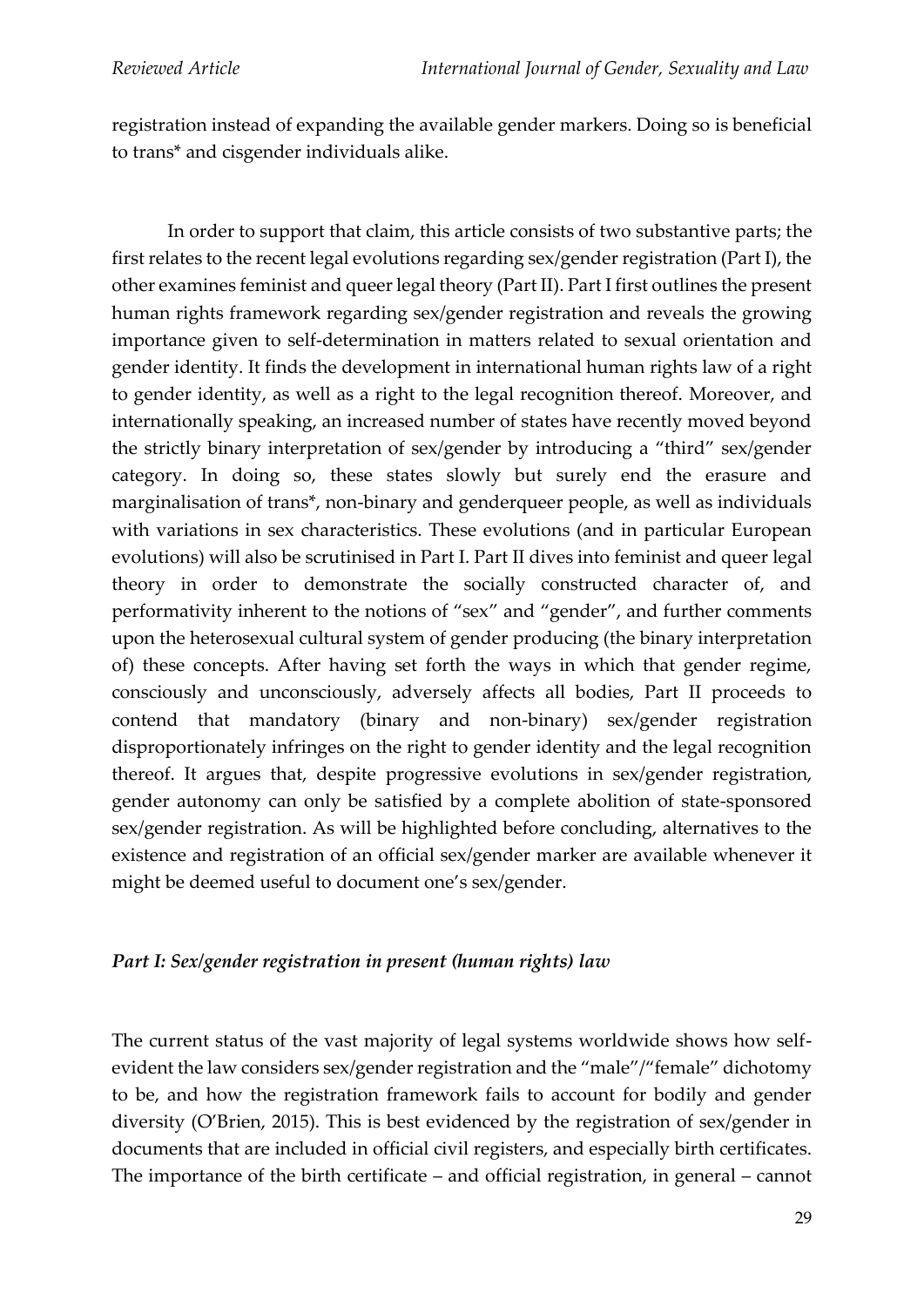be overlooked. First and foremost, birth registration recognises the existence of a newborn child as a person before the law, as foreseen by Article 7 of the Convention on the Rights of the Child (CRC) and Article 24(2) of the International Covenant on Civil and Political Rights (ICCPR) (van den Brink, 2016). When including a sex/gender marker, the birth certificate codifies the sex/gender of a new-born child, giving it the aura of truth and permanence, institutionalising (most often) "male" or "female" as a characteristic of identity to this particular child (Reilly, 2006). According to queer legal scholar Gonzalez-Salzberg, through sex/gender registration 'every person is constructed by the law as a legal woman or a legal man, and this legally imposed sex/gender is the first assumption of a person's identity. […] This legal attribution has the value of a truth that is, at the same time, read in and imposed on the body' (2014, 799). In civil law systems, the official birth registration is a central source for personal records that informs all other government registers and databases. This is an important difference with common law systems, which usually keep separate records for different purposes, such as birth registration, identity cards, drivers' licenses and international passports (van den Brink, Tigchelaar, 2014). In many legal systems, the registered sex/gender becomes part of the individual's civil status, which defines the central aspects of one's legally relevant identity. A person's registered sex/gender might become relevant on the basis of several legal provisions that lead to differentiation in legal status on the basis of one's sex/gender. In many legal systems, for example, registered sex/gender gains relevance as a requirement for marriage or civil partnerships, regarding filiation, or in questions of name law (Gössl, 2016).

A child's sex/gender registration at birth is typically based on a superficial check of the new-born's external genitalia by a medical professional present at birth (Greenberg, 1999). However, while this registration at birth is clearly based on the biological composition of the new-born child, it also stereotypically presupposes – at least in the legal sense – congruence between that person's sex and their laterdeveloped gender identity. This cisnormative logic is best evidenced by procedures of legal gender recognition. On the basis of gender recognition, it is possible to have one's legal sex marker amended in light of one's (experienced) gender identity. Upon completion of such procedure, this registered gender identity becomes the sole source of information regarding that person's sex/gender, and therefore the sole sex/gender marker for all possible aims that are related to sex/gender. In other words, after legal gender recognition, sex registration actually has to be perceived as registration of gender identity. Nevertheless, in order to retain the cisnormative logic as far as possible, many states across the globe demand trans\* people to undergo some form of medical intervention regarding their sex characteristics before applying for legal gender recognition. Through gender affirming surgeries and hormonal treatment,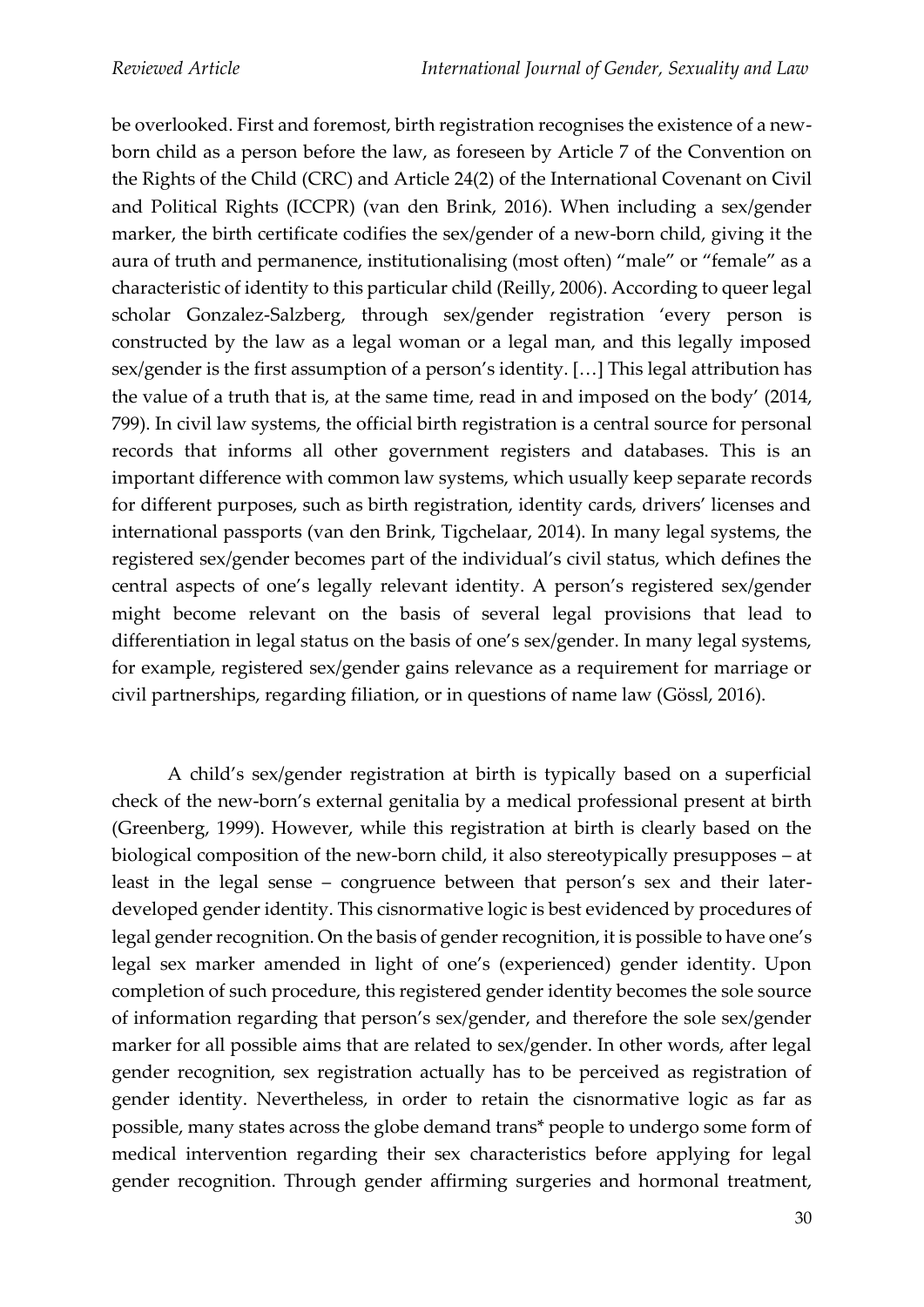harmony between sex and gender identity is again reassured, at least for legal purposes.

Since the beginning of the  $21<sup>st</sup>$  century, binary sex/gender registration, and particularly psycho-medical requirements for legal gender recognition, have received much legal attention, both at the international and national levels. Indeed, besides being conceptually based on stereotypes of sex and gender, the strictly binary M/F categories and medical requirements for legal gender recognition are also disputable from a human rights perspective. During the last decade, trans\* and intersex pathologisation and medicalisation, as well as sex/gender normativities in law, have been increasingly criticised in light of the (emerging) right to self-determination of gender identity. The following sections will therefore establish the current dominant human rights standards concerning sex/gender registration (section A), as well as relevant developments in state practice (section B).

#### *A. Current human rights framework*

Although at this point it might seem self-evident to have procedures that enable the correct registration of a person's gender identity, it needs to be discussed whether a right to (the legal recognition of) gender identity exists in human rights law in the first place. In this regard, state obligations to enable changes in registered sex were only recently framed in terms of gender recognition and self-determination. While authors like Lau (2020), Theilen (2020), and Baisley (2016) agree that gender identity rights exist or are emerging under international human rights law, others disagree (see Baisley, 2016). Moreover, a vast number of states – in all continents – resist the recognition of gender identity rights in international law, especially within the more "political" bodies of the United Nations (UN), such as the Human Rights Council (HRC). The contentious nature of sexual orientation and gender identity as human rights issues within the HRC was recently evidenced by the discussions concerning the renewal of the mandate of the UN Independent Expert on sexual orientation and gender identity. While 27 countries voted in favour, twelve voted against and seven abstained. Since rights related to sexual orientation and gender identity are still one of the most contentious issues in contemporary human rights law across the globe (Chase, 2016), sexual and gender minorities remain a global "group" vulnerable to structural discrimination, and do not have a human rights treaty or instrument specifically dealing with the issues they face. The most relevant developments in terms of trans\* rights therefore have to be looked for in soft law instruments and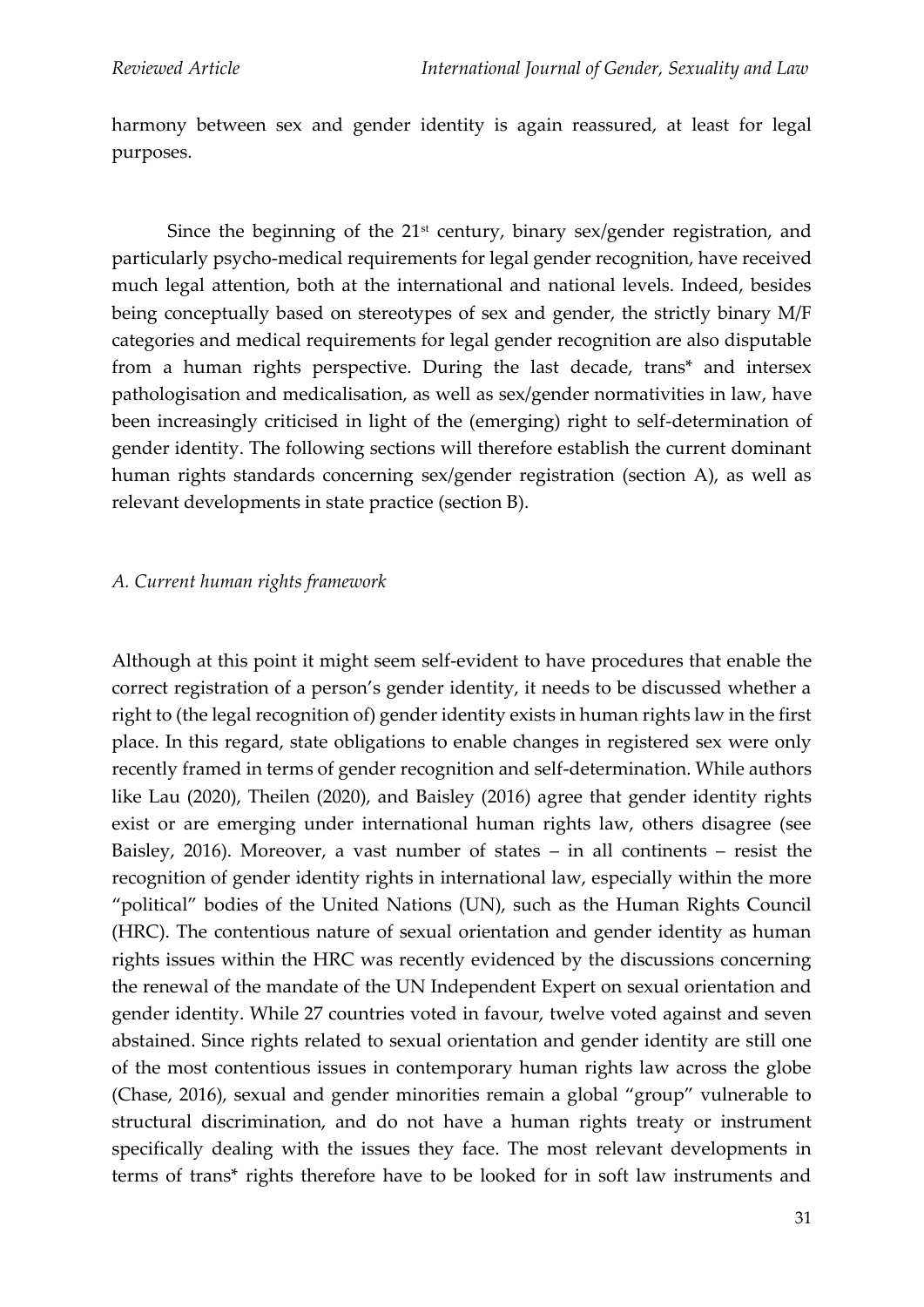jurisprudence. While it is important to note that soft law is 'not law at all, strictly speaking (…), virtually all legal scholars would agree that they are not simply politics, either' (Guzman, Meyer, 2010, 172). Soft law acquires legitimacy because it is incorporated into hard law, or because legal and political actors reference it, or even because states simply abide by it as they believe it to be the appropriate norm. Therefore, one can safely state that obligations do effectively flow from soft law. Moreover, it has been shown that soft law has played an important role in the advancement of LGBTQIA+ rights in Europe (Kollman, 2009).

The (emerging) right to (legal recognition of) gender identity is predominantly connected to the broader right to personal autonomy, which is a generally accepted standard of international human rights law. On the basis of this autonomy framework, all psycho-medical requirements for legal gender recognition and the absence of nonbinary options are considered to be human rights violations. This can be noted in several international (soft law) instruments, starting with the Yogyakarta Principles +10, which promote an LGBTQIA+ inclusive reading of existing and generally accepted standards of international human rights law on issues of sexual orientation, gender identity and sex characteristics, and enjoy great authority around the world (O'Flaherty, 2015). Principle three holds that states shall '*[…] Take all necessary legislative, administrative and other measures to ensure that procedures exist whereby all stateissued identity papers which indicate a person's gender/sex — including birth certificates, passports, electoral records and other documents — reflect the person's profound self-defined gender identity […]"'.* On the basis of Principle 31, states shall:

*'A) Ensure that official identity documents only include personal information that is relevant, reasonable and necessary as required by the law for a legitimate purpose, and thereby end the registration of the sex and gender of the person in identity documents such as birth certificates, identification cards, passports and driver licences, and as part of their legal personality;*

*B) Ensure access to a quick, transparent and accessible mechanism to change names, including to gender-neutral names, based on the self-determination of the person;*

*C) While sex or gender continues to be registered:*

*i. Ensure a quick, transparent, and accessible mechanism that legally recognises and affirms each person's self-defined gender identity;*

*ii. Make available a multiplicity of gender marker options;*

*iii. Ensure that no eligibility criteria, such as medical or psychological interventions, a psycho-medical diagnosis, minimum or maximum age, economic status, health, marital*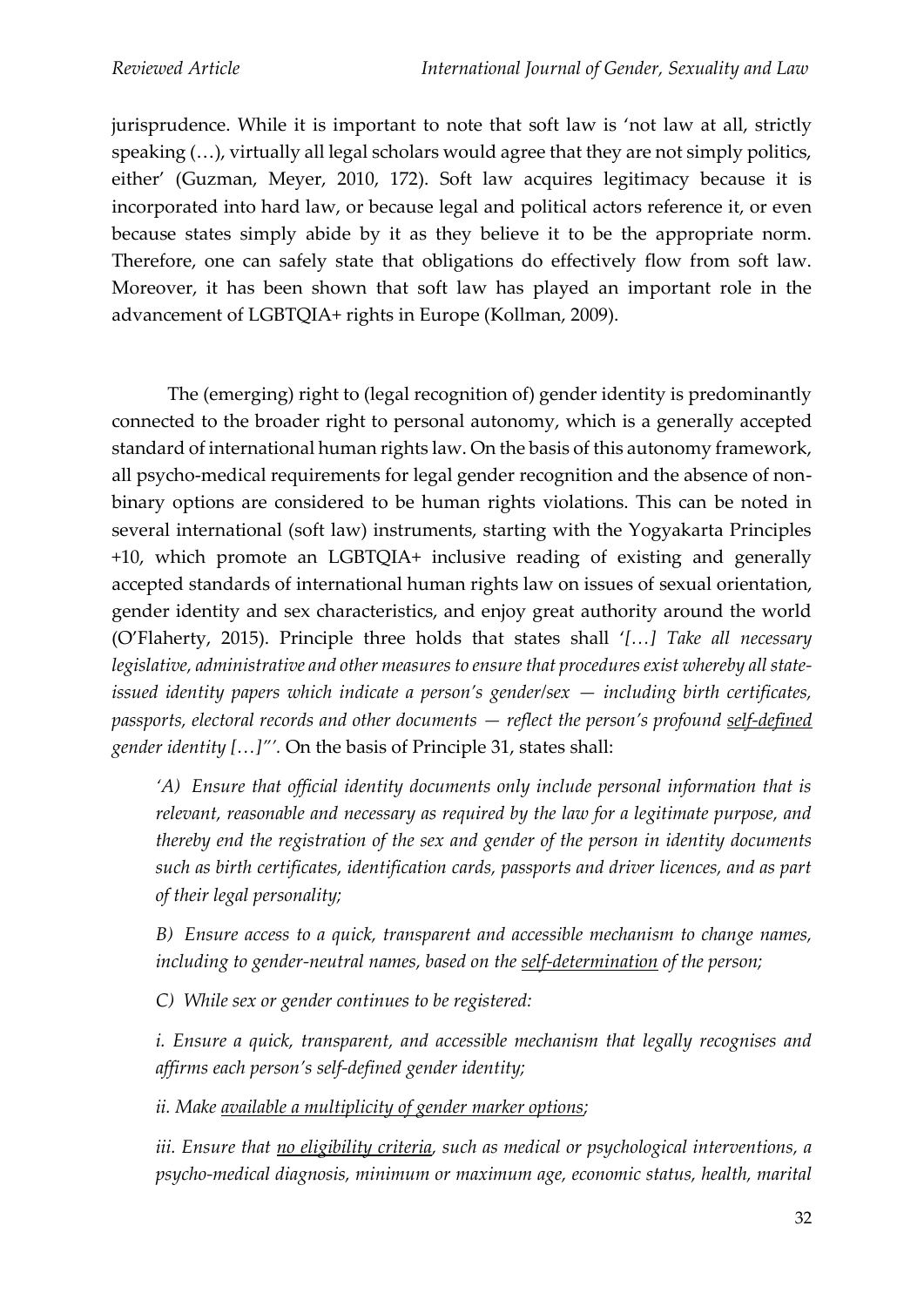*or parental status, or any other third party opinion, shall be a prerequisite to change one's name, legal sex or gender;*

*iv. Ensure that a person's criminal record, immigration status or other status is not used to prevent a change of name, legal sex or gender.'*

In 2015, the Council of Europe Parliamentary Assembly (PACE) adopted Resolution 2048 (2015), which not only welcomed the emergence of a right for every individual to recognition of their gender identity and the right to be treated and identified according to this identity, but also called on states to develop quick, transparent, and accessible procedures based on self-determination for changing the name and registered sex of trans\* people on birth certificates, identity cards, passports, educational certificates, and other similar documents. PACE also suggested that states should *consider* broadening registration categories with a *third gender option* for those who seek it. The same call regarding legal gender recognition and gender selfdetermination was repeated in PACE Resolution 2191 (2017). Regarding non-binary gender recognition, the Assembly strengthened its recommendations by explicitly calling on states to *ensure*, *wherever gender classifications are in use by public authorities*, that *a range of options* are available for all people. In other words, a single third option for gender recognition (e.g. 'X') would no longer be sufficient to meet the requirements stemming from the right to self-determination.

UN human rights treaty bodies, such as the HRC, the Committee on Economic, Social and Cultural Rights (CESCR) and the Committee on the Elimination of Discrimination Against Women (CmEDAW) have also started to bring attention to the situation of trans\* persons in their General Comments and country-specific concluding observations (van den Brink, 2017). In November 2017, the Inter-American Court of Human Rights issued an advisory opinion which held that – referring *inter alia* to the Yogyakarta Principles +10 – all individuals have the right to have their name and official documents amended in the light of their gender identity, solely on the basis of self-determination, and therefore without having to comply with any medical requirements (IACtHR 24 November 2017, OC-24/17).

Moreover, a (limited) right to (legal recognition of) gender identity can also be deduced from the case law of the European Court of Human Rights (ECtHR). Indeed, according to the Court, rights to gender identity and to personal development are a fundamental aspect of the right to respect for private life (ECtHR 6 April 2017, *A.P., Garçon, Nicot v. France*). Although it has only once explicitly placed individual decisions regarding one's gender identity under the scope of the right to personal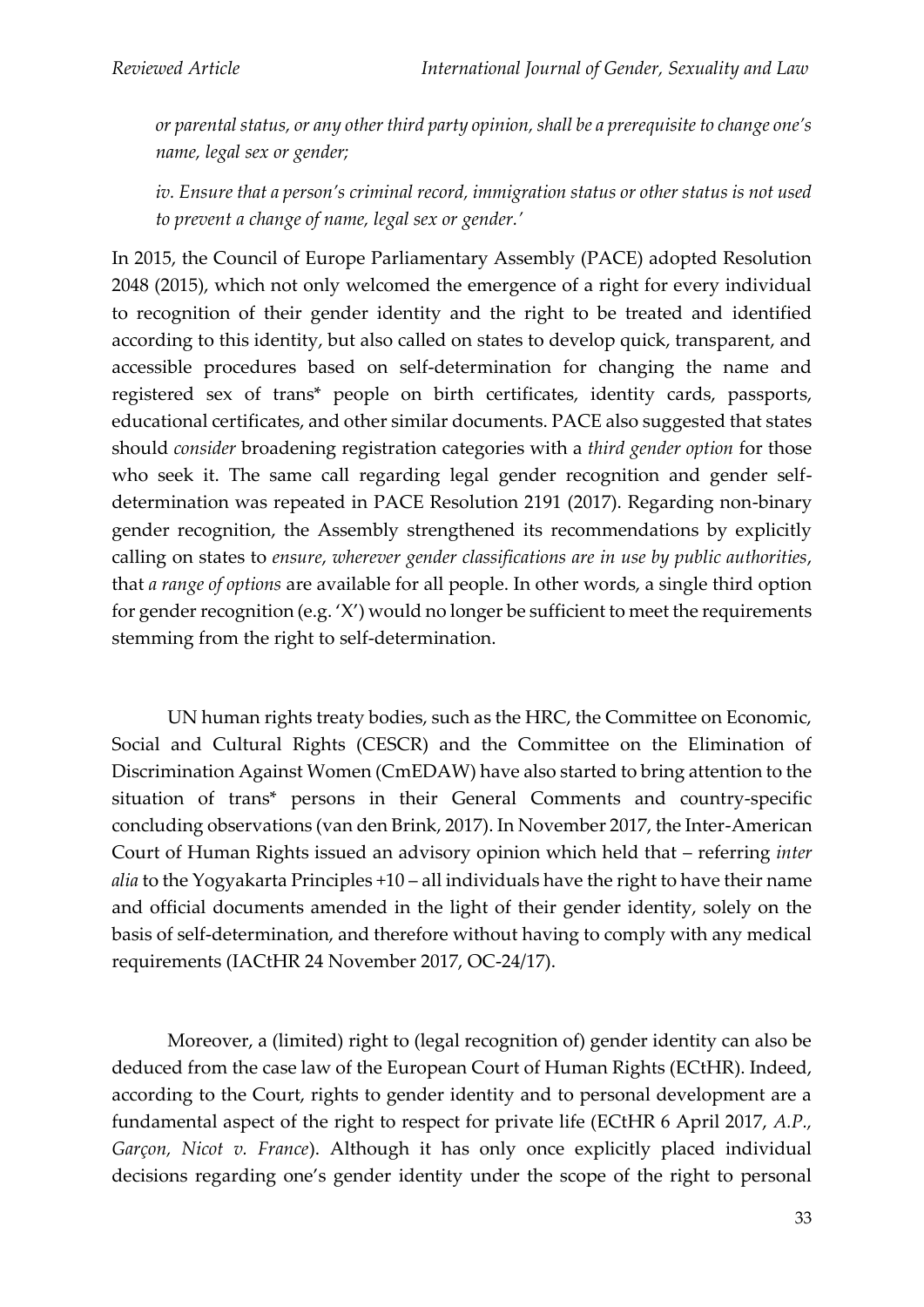autonomy *ex* Article 8 of the ECHR (ECtHR 6 April 2017, *A.P., Garçon, Nicot v. France)*, the ECtHR considers that 'elements such as gender identification, names, sexual orientation and sexual life fall within the personal sphere protected by Article 8' (ECtHR 10 March 2015, *Y.Y. v.* Turkey), of which the guarantees are interpreted based on the underlying principle of personal autonomy (ECtHR 12 June 2003, *Van Kück v. Germany*). With regard then to the *legal recognition* of this self-defined gender identity, the true landmark case has been *Christine Goodwin v. United Kingdom* (ECtHR 11 July 2002), in which the Court found that the matter could no longer fall within the state's margin of appreciation, save for the appropriate means of achieving this recognition (i.e. the conditions for legal gender recognition). It affirmed this ruling in later case law (e.g. ECtHR 10 March 2015, *Y.Y. v. Turkey*), in which it even held that the legal recognition of one's "sexual identity" amounts to a *right* under Article 8 ECHR (ECtHR 6 April 2017, *A.P., Garçon, Nicot v. France*). In *X v. the Former Yugoslav Republic of Macedonia* (ECtHR 17 January 2019) and *Y.T. v. Bulgaria* (ECtHR 9 July 2020), the Court added that this legal recognition must be based on 'quick, transparent and accessible procedures', mirroring the wording of PACE Resolution 2048 (2015).

The Court's recognition of a right to gender self-determination does not mean that *the legal recognition* should be made fully unconditional. Even though cases concerning aspects of medical gender affirming therapy had previously reached the Court, it did not, until 2017, explicitly address the question of whether making medical requirements a prerequisite for obtaining legal gender recognition is in conformity with the ECHR. Although the Court has since considered a condition of compulsory sterility to be a violation of Article 8 ECHR (ECtHR 6 April 2017, *A.P., Garçon, Nicot v. France*), it has so far refused to fully depathologise trans\* persons. Indeed, the Court has upheld the condition of providing evidence of the existence of the "syndrome of transsexuality" and the possibility for the state to order the performance of a medical expert examination (ECtHR 6 April 2017, *A.P., Garçon, Nicot v. France*). Moreover, it has also – sometimes in a very artificial manner – refused to directly address the compatibility of mandatory surgical gender affirming procedures with the ECHR (ECtHR 17 January 2019, *X v. the Former Yugoslav Republic of Macedonia*). The ECtHR is therefore less progressive than its American counterpart and not fully in line with most recent soft law standards, most specifically regarding trans\* pathologisation and medical requirements for legal gender recognition. Nevertheless, the ECtHR's case law on trans\* issues continues to enjoy great authority throughout the Council of Europe. In any case, the ECtHR is the human rights monitoring body that has dealt with the largest number of cases related to gender identity and (the conditions for) the legal recognition thereof (Gonzalez-Salzberg, 2014).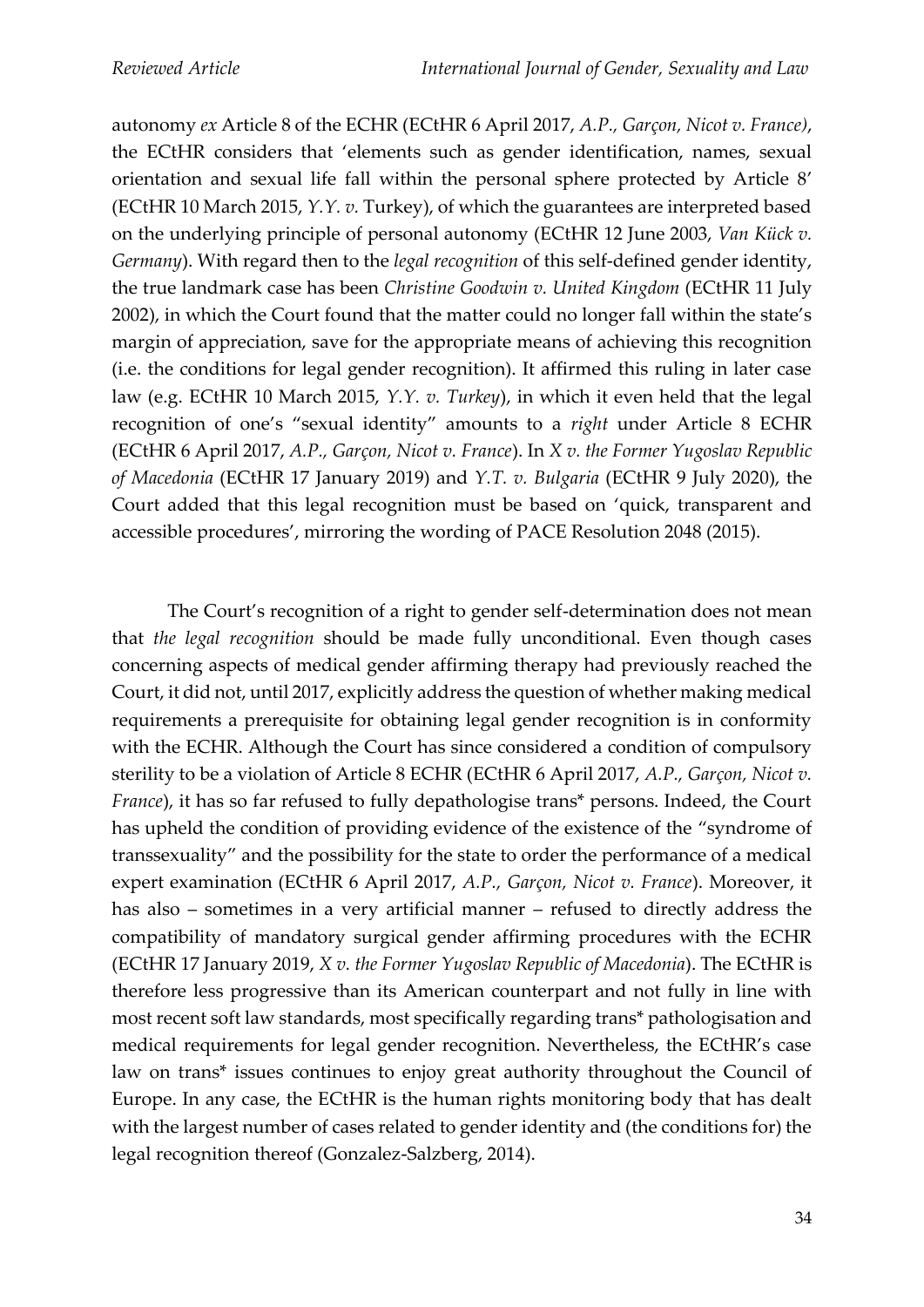#### *B. Current state practice*

i. Legal gender recognition based on gender self-determination

In spite of the ECtHR's cautious approach, developments in international human rights law thus seem to indicate the emergence of both a right to gender identity and a right to the legal recognition thereof, solely on the basis of personal autonomy/selfdetermination. Moreover, since 2012, a small yet rapidly increasing number of countries worldwide have adopted an administrative procedure of legal gender recognition based on personal autonomy/self-determination. Although these states, – which include Argentina, Belgium, Chile, Denmark, Iceland, Ireland, Luxembourg, Malta, Norway, Portugal, and Uruguay – represent only a limited group of progressive leaders at the national level, they are important not only because of the legal result that they achieved, but arguably also because of the more general change in attitude that they help to bring about (Koffeman, 2015).

Despite the fact that most of these states have retained some administrative procedural barriers, such as a waiting period, information obligations, or an advice by the public prosecutor, they have all removed every lasting psycho-medical condition for the legal recognition of adults' gender identity. The situation regarding the legal recognition of gender identity of minors differs considerably. Of the aforementioned list, most states – except for Argentina, Iceland, Malta and Uruguay – make use of a fixed age limit for legal gender recognition, ranging from five years (Luxembourg), six years (Norway), 14 years (Chile), to 16 years (Belgium, Ireland, Portugal). Denmark does not allow for the possibility for minors to change their registered sex. Moreover, minors often have to comply with additional requirements, such as parental consent or assistance/representation (Argentina, Belgium, Iceland, Ireland, Malta, Luxembourg, Norway [between six and 16 years], Portugal and Uruguay), a psychiatric assessment of their (general or gender specific) discernment (Belgium, Ireland, Portugal) and/or the involvement of the judiciary (Argentina, Ireland, Malta). The question arises whether these additional requirements are compatible with the principle of respect for the increasing autonomy of children included in Article 12 of the CRC. Moreover, it may be argued that (relatively high) fixed age limits for gender recognition force trans\* children to remain confronted with identity documents that do not correspond to their experienced reality, potentially exposing them to stigma,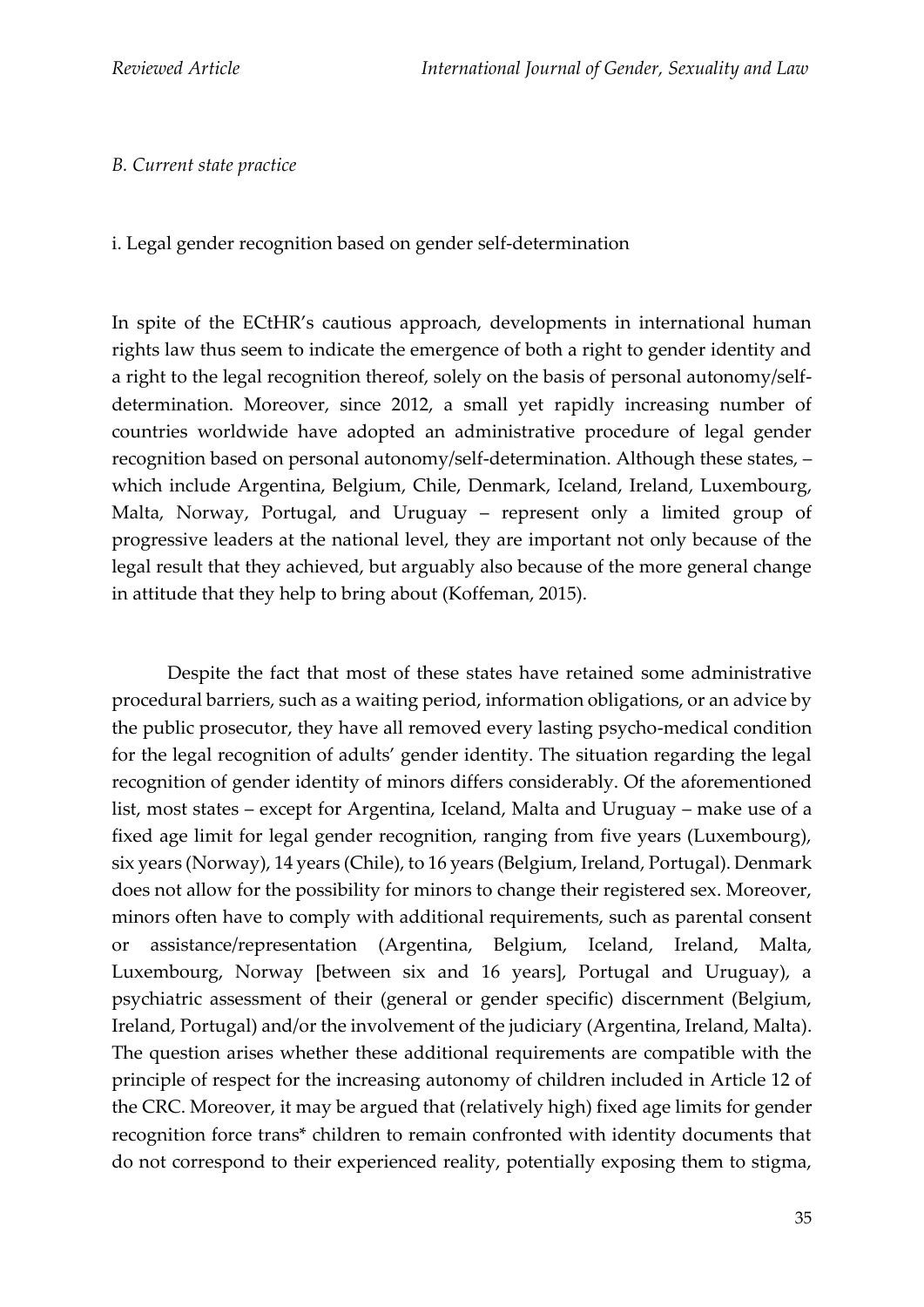bullying and discrimination (Neuman Wipfler, 2016). In other words, it can be questioned whether the sex/gender registration frameworks of even the most progressive states fully take into account the child's best interests as foreseen by Article 3 of the CRC.

#### ii. Breaking the sex/gender binary

Internationally, various states have either voluntarily introduced, or have been forced by the courts to recognise, a "third", non-binary sex/gender category. These states include Nepal (Supreme Court, *Sunil Babu Pant and Others v. Nepal Government and Others*, 2008), India (Supreme Court, *National Legal Services Authority v. Union of India*, 2014), Australia (High Court of Australia, *NSW Registrar of Births, Deaths and Marriages v. Norrie*, 2014), New Zealand (New Zealand, Identity and Passports Office, last updated 2018), Canada (Canada, Department of Immigration, Refugees and Citizenship, 2017) and (parts of) the US (US Federal Court for the district of Colorado, *Zzym v. Pompeo*, 2018). European state practice concerning non-binary sex/gender registration varies significantly. While in many states the appropriateness of sex/gender registration has not been publicly debated yet, queer and intersex activists have recently – and in some cases successfully – challenged mandatory binary sex/gender registration in several countries, both in courts and through policy reform advocacy. This section illustrates several state practices regarding sex/gender registration that currently exist within European legal orders, which include mandatory binary registration, mandatory non-binary registration, and optional nonbinary registration until a certain age or for certain people.

On May 4, 2017, the French Court of Cassation endorsed a lower court's decision to refuse the applicant's request for a legal sex/gender change from male to "neutral", because 'his physical appearance and social behaviour' (Cass Civ (1) 4 May 2017, n°531, free translation) were that of a man (the applicant had a beard as a consequence of hormonal treatment for osteoporosis and was married to a woman with whom they had adopted a child). The Court of Cassation seemed to agree with the lower court's conflation of sex, gender and sexual orientation, since it validated that court's reasoning and asserted that 'the duality of sex/gender determinations in the civil register pursues a legitimate aim because it is necessary for the social and legal organisation of society, of which it constitutes *a foundational element*' (Cass Civ (1) 4 May 2017, n°531, free translation and emphasis added). According to the Court, mandatory binary sex/gender registration is proportionate to the legitimate aim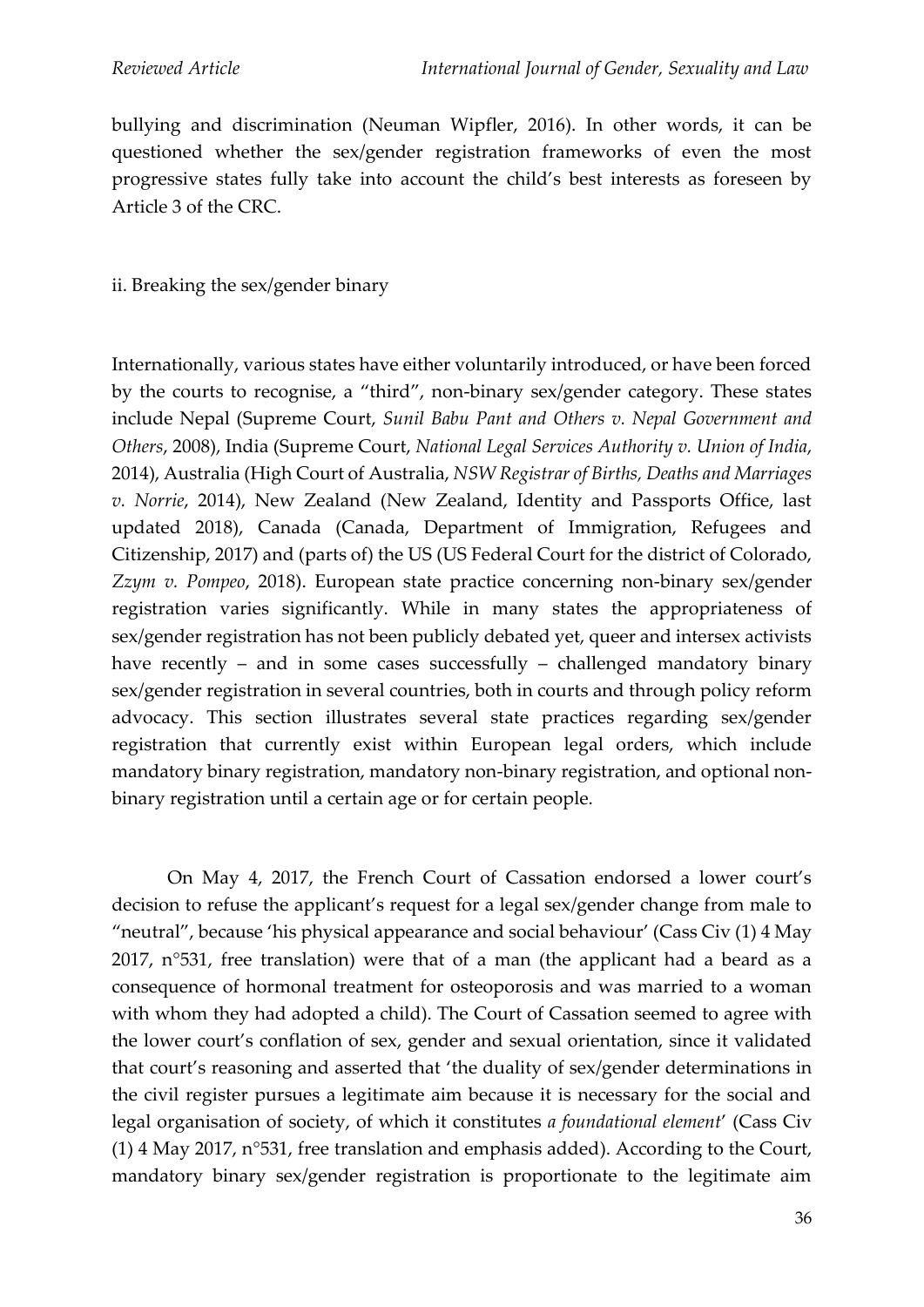pursued (namely, the social and legal organisation of society) and hence constitutes a lawful interference with the right to private life enshrined in Article 8 of the ECHR. Because the binarity of sex/gender is said to have a "foundational" character, sex/gender registration remains mandatory and binary (M/F) in France.

The High Court in London equally found on June 22, 2018, that '*at present* the claimant's Article 8 [ECHR] right to respect for the claimant's personal life [does] not encompass a positive obligation on the part of the Government to permit the claimant to apply for and be issued with a passport with an 'X' marker in the gender/sex field' (*R on the application of Christie Elan-Cane v. Secretary of state for the Home Department* [2018], [131], emphasis added). It therefore ruled in favour of the Government, which argued that mandatory binary sex/gender registration pursues the legitimate aims of 'maintaining security and combatting identity theft and fraud, ensuring security at national borders, and ensuring the personal safety of the passport holder' (*R on the application of Christie Elan-Cane v. Secretary of state for the Home Department* [2018], [52]). In March 2020, the judgment was upheld by the Court of Appeal (*R (Christie Elan-Cane v. Secretary of State for the Home Department* [2020]). As a consequence, the legal nonrecognition of non-binary gender identities constitutes a lawful interference with Article 8. For reasons of national security, mandatory and binary sex/gender registration (M/F) thus also remains in practice in the UK.

In the Netherlands, however, the Court for the District of Limburg (Rechtbank Limburg) ruled on May 28, 2018, that Article 8 entails a positive obligation incumbent on the state to accept the applicant's non-binary gender identity (28 May 2018, C/03/232248 / FA RK 17-687). The applicant's sex/gender was altered in the civil register to 'cannot be determined' and they have been given an internationally valid passport that reads 'X' under the sex/gender entry. Consequentially, Dutch passports with a third category sex/gender marker can be issued upon application to a judge, who can order the civil servant of the civil register to recognise the applicant's nonbinary sex/gender. The Court's ruling essentially extended the scope of the application of Article 1:19d of the Dutch Civil Code. On the basis of this provision, if the sex of a child is unclear at birth, a period of three months is granted in order to determine which sex (M/F) should be registered. If, after this period, the sex remains unclear, the child's birth certificate will state that the sex 'cannot be determined'. This "indeterminate" sex marker can be rectified through a judicial procedure (Article 1:24 of the Civil Code) to "male" or "female" later on in life. Although the provision originally aimed at providing flexibility in the case of the birth of an intersex child, the Court's ruling now also suggests that non-binary trans\* persons, born without a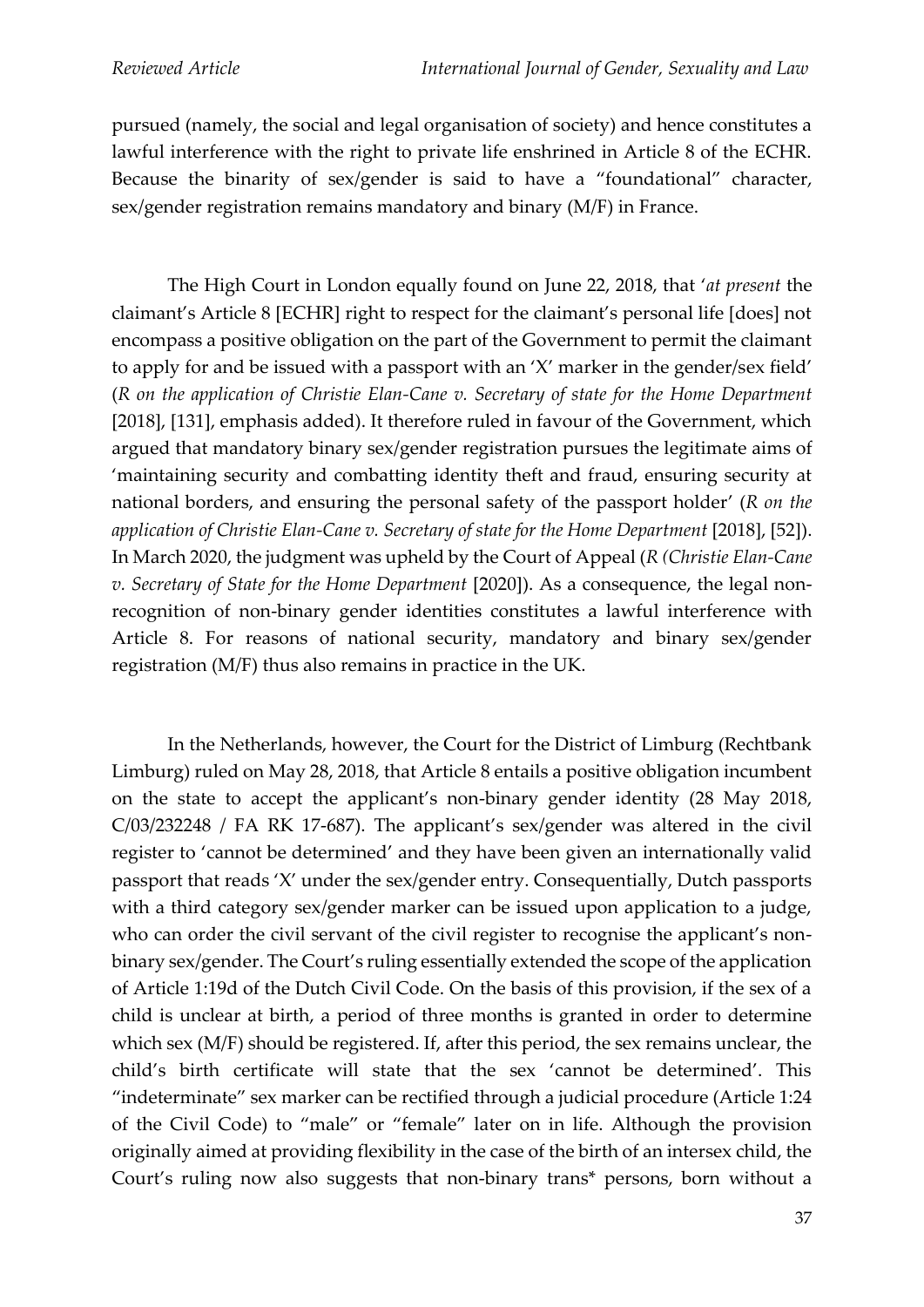variation of sex characteristics, could have their binary sex/gender marker changed to the non-binary marker under Article 1:19d. In February 2020, the Court for the District of Central-Netherlands (Rechtbank Midden-Nederlands) adopted a similar ruling (10 February 2020, C/16/488796 / FO RK 19-1452).

Malta floats somewhere between mandatory and optional non-binary sex/gender registration, given that Article 278 of the Maltese Civil Code (amended by Article 7, §4 of the Gender Identity, Gender Expression and Sex Characteristics Act 2015) allows persons exercising parental authority to not register a new-born's sex/gender. If a child's sex/gender marker is left unspecified at birth, persons exercising parental authority or a guardian must apply to the civil court for a declaration of the child's gender identity (M/F) before the minor reaches the age of eighteen. The minor must give express consent and their best interests and evolving capacities must be taken into account. (Although the provision seems to offer the possibility of leaving open the registered sex of *all* new-born children, it is argued in the literature that it is aimed [only] at intersex children [Herault et al., 2018].) Sex/gender registration in Malta therefore remains mandatory for adults. Since the Autumn of 2017, all people who do not identify as either "male" or "female" may have their sex/gender marker on official documents such as their identity card, passport, or residence permit, changed to "X". However, this does not apply to birth certificates. Together with Iceland, Malta is presently the only European country to recognise nonbinary gender identities, fully rely on an administrative procedure of self-attestation, and to make an "X" marker available to everyone.

While no European state has abolished sex/gender registration altogether, Germany and Austria came close to introducing a policy of truly optional and nonbinary sex/gender registration for all purposes. In the end, however, they stuck to a policy of mandatory and binary sex/gender registration for all, save for those with a variation of sex characteristics. In 2009, CmEDAW invited Germany to engage in a dialogue with its civil society organisations with the view of better protecting the human rights of trans\* and intersex individuals (CmEDAW/C/DEU/CO/6, 2009). As a result of the consultations, Article 1, §6, b) of the Act to Amend Civil Status Law of May 7, 2013 (Personenstandsrechts-Änderungsgesetz 2013 [Germany]) provided that an infant had to be registered as "male" or "female" unless the infant's sex/gender could not be determined, in which case the sex/gender entry was to be left blank. In *1 BvR 2019/16*, the German Constitutional Court (*Bundesverfassungsgericht*) declared that provision to be in breach of the constitutional rights to personality and to nondiscrimination based on gender, 'insofar as it imposes an obligation on persons to state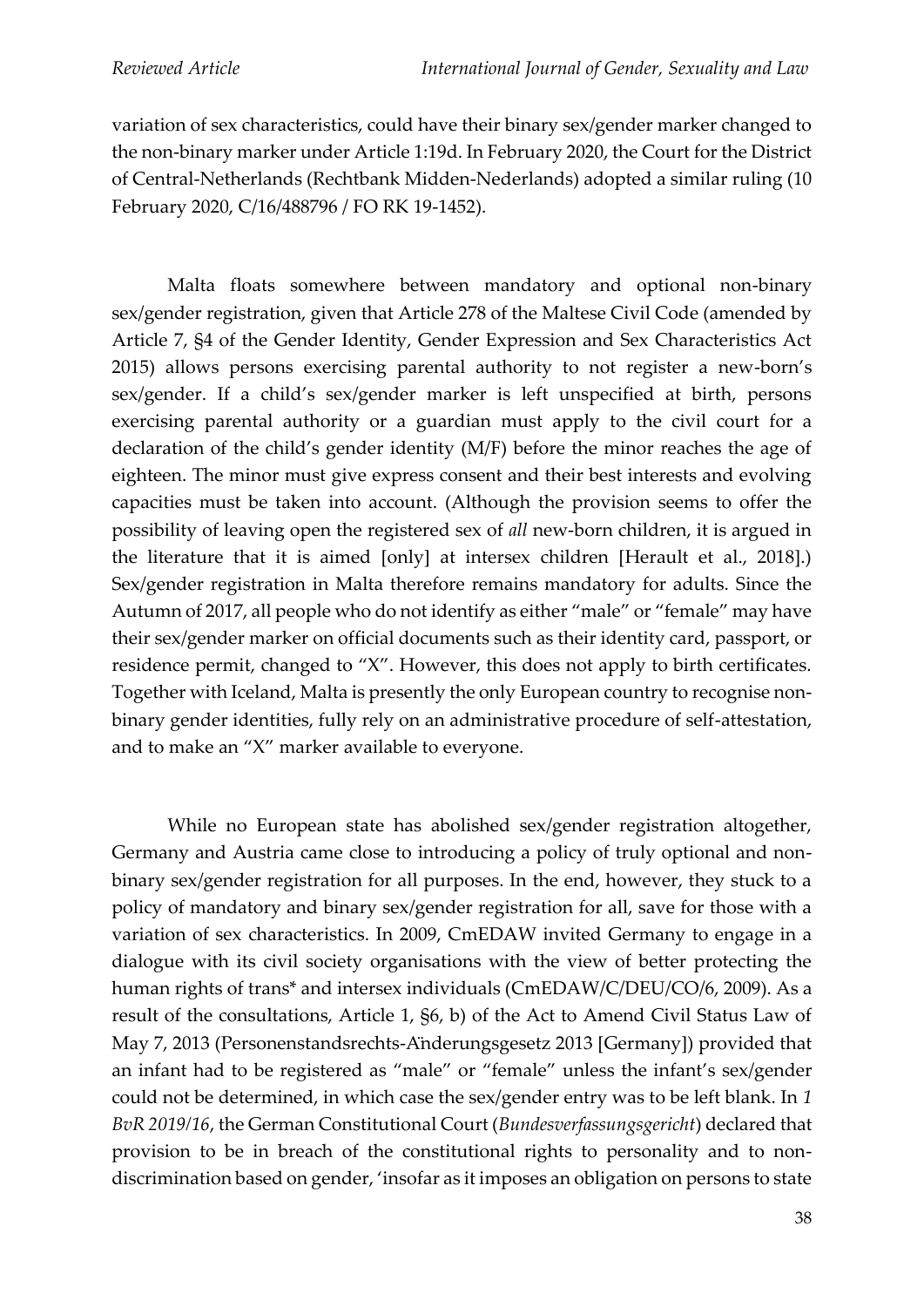their gender and does not allow for a positive gender entry other than "female" or "male" for persons whose gender development deviates from female or male gender development and who permanently identify as neither male nor female' (BverfG, 10 October 2017, 1 BvR 2019/16). The Court suggested to the legislature that it abolish sex/gender registration altogether and obliged it, in any event, to 'enact provisions that are compatible with the Constitution by 31 December 2018'. Given that Germany does not distinguish linguistically between sex and gender (using *Geschlecht* for both terms), one could have inferred from the ruling, which mandates the legislature to introduce non-binary option(s) under the *Geschlecht* entry so long as sex/gender registration is required, that both an actual non-binary *sex* category, as well as a nonbinary *gender* category for people identifying outside the gender binary, had been recognised. This would have meant that sex/gender registration became optional and non-binary (M/F/non-binary/blank) for all, which would have been beneficial to intersex and trans\* individuals alike (and, as will be demonstrated in the next part, to any individual, whether or not they identify as cisgender). However, the legislature decided to ignore the Court's suggestion (which had been supported by the German Ethics Council) to abolish sex/gender registration, and instead adopted on December 18, 2018, the Act Amending the Information to be Entered in the Birth Register (Gesetz zur Änderung der in das Geburtenregister einzutragenden Angaben 2018 [Germany]). When the *Geschlecht* of an infant cannot be determined at birth, the sex/gender entry may now be left blank, or filled in with "diverse" (Article 1, §2). Moreover, Article 2 stipulates that 'persons with a variant of sex/gender development' may declare to the civil servant of the civil register that their sex/gender entry should be changed to either male, female, "diverse", or blank (§1), provided that they produce a medical certificate attesting to a variation of sex characteristics (§2). Intersex and trans\* advocates have criticised this reform because it leads to the further pathologisation of variations in sex characteristics and dismisses the opportunity to establish the legal recognition of nonbinary gender identities for trans\* persons (Organisation Intersex International Germany, 2018). In May 2019, the German federal government announced a proposal for a new amendment of the sex/gender registration framework, which would make it possible for *all* persons to change their registered sex (be it male, female, diverse or unspecified) to one of the available options: "male", "female", "diverse" or "unspecified". However, the material conditions for changing one's registered sex would still have been different for persons with variations with sex characteristics and transgender persons. This proposal was eventually again set aside following negative responses by various intersex and transgender interest groups (Theilen b, forthcoming).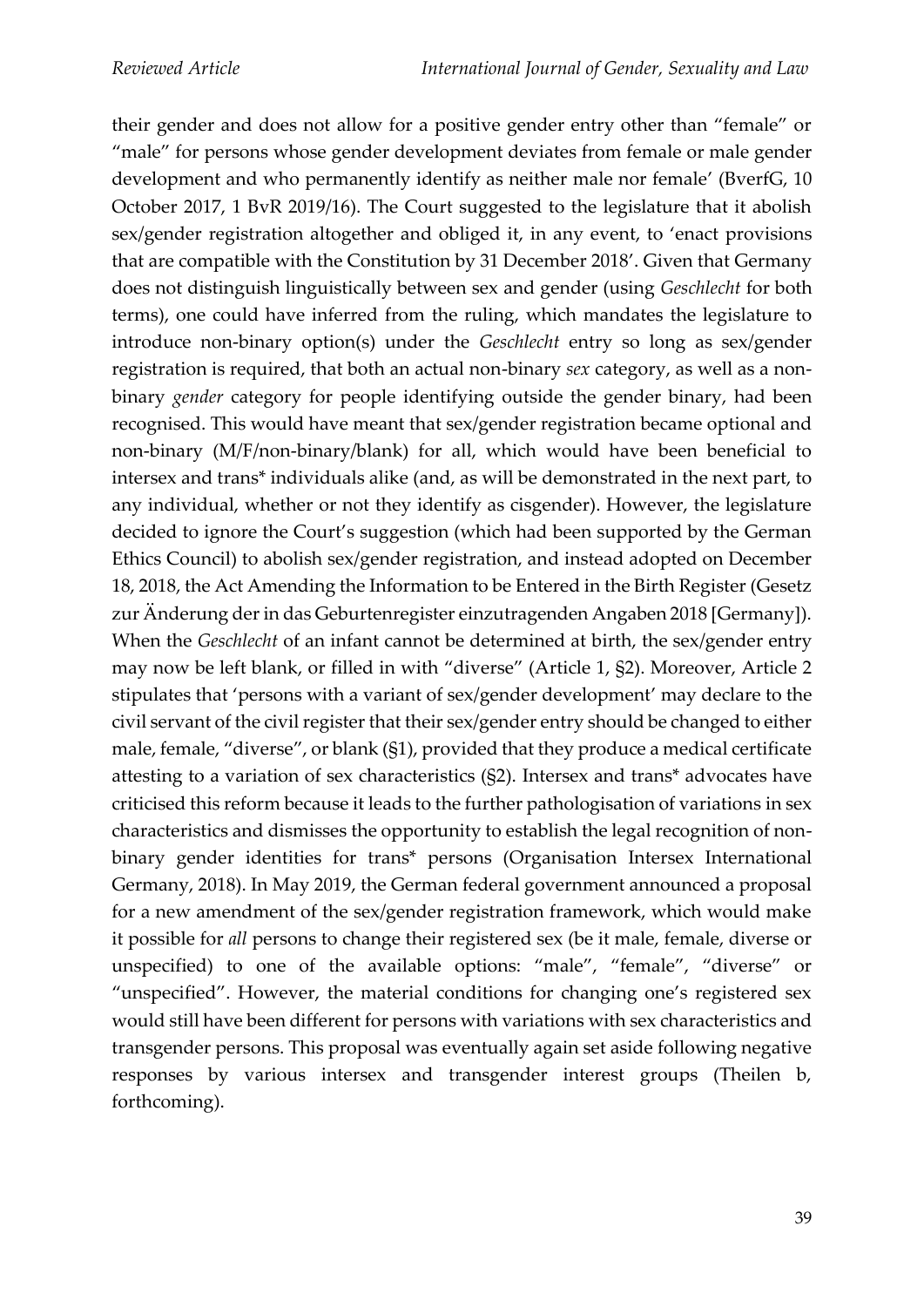Recent developments regarding sex/gender registration in Austria are practically the same as in Germany. On June 15, 2018, the Austrian Constitutional Court (*Verfassungsgerichtshof*) ruled in favour of an intersex applicant and found that mandatory binary sex/gender registration constituted an unlawful breach of Article 8 of the ECHR for individuals with 'a variation in *Geschlecht* development' – the term *Geschlecht* again referring both to what is called "sex" as well as "gender" in English (VfGH, 15 June 2018, G77/2018-9). It ordered that the 2013 Austrian Civil Status Act (Bundesgesetzes über die Regelung des Personenstandswesens 2013 [Austria]) need not be amended but should be interpreted differently in order to guarantee its conformity with the Constitution and the ECHR. Given that the Act does not specify which gender markers are to be used, but only that a child's sex/gender must be registered at birth, the Court set forth that an additional option should be made available for those who wish to affirmatively express their "alternative" sex/gender identities, and hinted at, amongst others, "inter", "diverse" or "other". Moreover, the possibility of leaving the *Geschlecht* entry blank can also be achieved through constitutional interpretation, since the Act provides that the civil servant may adapt the civil register in order to enter missing data, which entails that the possibility of not having a sex/gender is contained in the Act itself. While this ruling, like its German counterpart, presented an opportunity to make sex or gender registration optional and non-binary for all individuals, the Austrian Ministry of the Interior issued a circular letter to every civil servant in which it explained that the *Geschlecht* entry may be left open at birth in case physicians cannot determine the infant's sex/gender due to the Court's ruling. It may later on be changed to "diverse" only with a medical report and the approval of a "VdG-Board" – VdG standing for *Variante der Geschlechtsentwicklung*, or variation in sex/gender development (Ministry of Interior, BMI-VA1300/0528- III/4/b/2018 2018 [Austria]). To conclude, both in Germany and Austria, sex/gender registration is optional and potentially non-binary for people whose sex cannot be determined at birth (M/F/divers/blank). In the absence of physicians attesting a variation of sex characteristics, however, sex/gender registration remains mandatory and binary (M/F). In case one has been assigned "male" or "female" at birth, a legal sex/gender change to a non-binary gender marker is later only possible with the approval of a medical board in Austria, or a medical certificate testifying the existence of a variations of sex characteristics in Germany.

In June 2019, the Belgian Constitutional Court followed the German and Austrian examples (GwH 19 June 2019, 99/2019) by striking down several parts of the 2017 Gender Recognition Act (Wet tot hervorming van regelingen inzake transgenders wat de vermelding van een aanpassing van de registratie van het geslacht in de akten van de burgerlijke stand en de gevolgen hiervan betreft 2017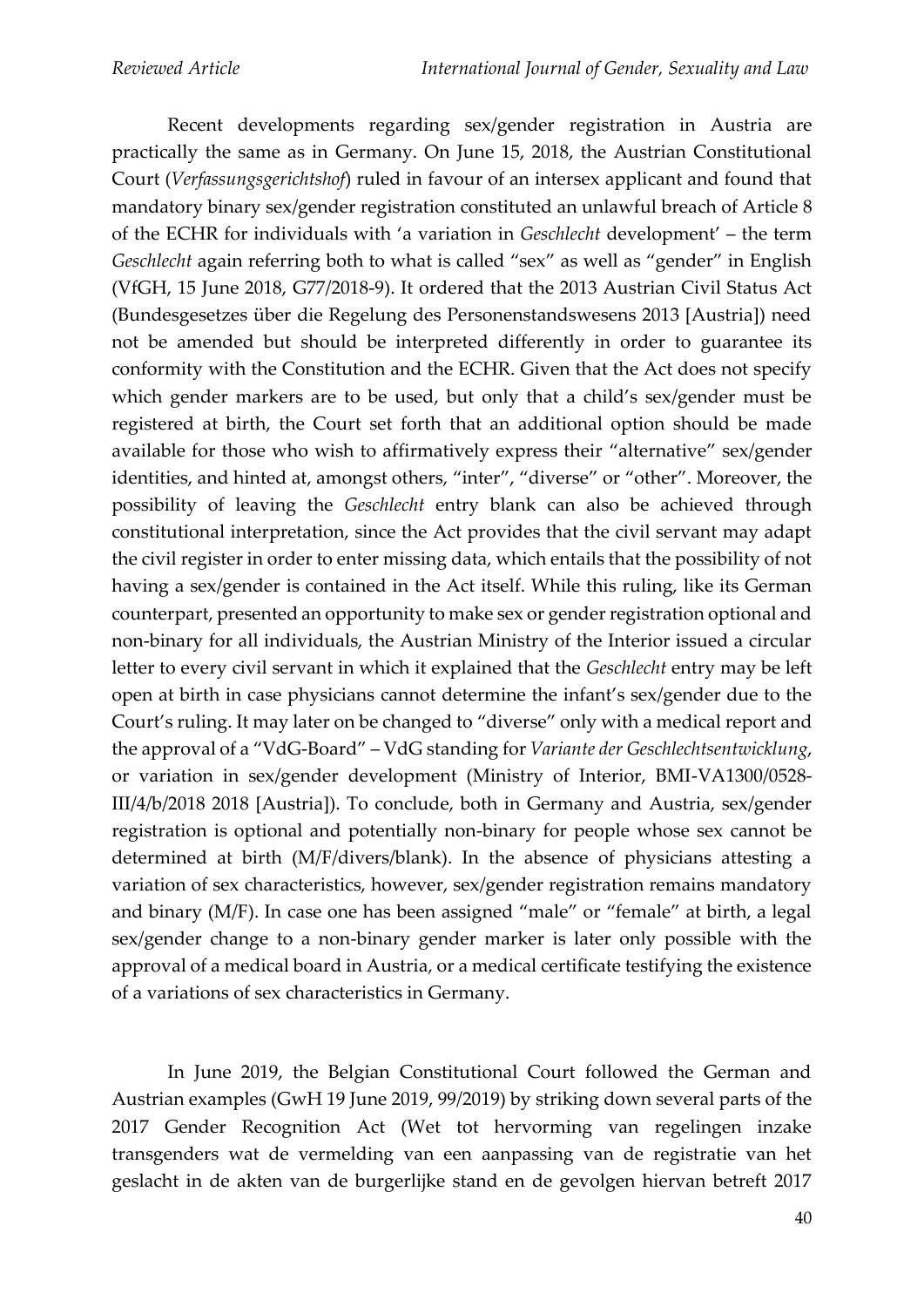[Belgium]), which had installed a new – yet binary – framework of legal gender recognition based on self-determination. The Court considered the absence of any form of recognition of non-binary persons in the Act to be a violation of the constitutional right to equality, read together with the right to gender selfdetermination *ex* Article 8 of the ECHR. The Court held that persons with a binary gender identity and persons with a non-binary gender identity are comparable categories. In light of the right to gender self-determination and the legislature's aim to give all individuals maximal chances to be recognised as who they really are, it did not consider the binary or non-binary nature of one's gender identity to be a pertinent criterion for differential treatment in procedures of legal gender recognition. Indeed, both binary and non-binary persons have the same interest in not being obliged to have identity documents that do not match their experienced reality. Concurring with the German Constitutional Court, the Court considered the fact that breaking the sex/gender binary would lead to additional legal changes was no justification for the differential treatment. Reflecting the ECtHR's statement in *Christine Goodwin v. United Kingdom*, it held that society may be expected to tolerate certain inconveniences in order to allow all persons to live a life in dignity in conformity with their gender identity. Although it is the legislature that needs to implement the judgment, the Court suggested some solutions. According to the Court, the legislature could decide to add one or more categories for the registration of sex and gender identity at birth and in the procedure of legal gender recognition, or it could eliminate sex and gender identity as elements of a person's civil status. The latter option could result in the end of public and compulsory sex/gender registration in Belgium.

# *Part II: Sex/gender registration and the right to gender autonomy as an emerging human rights standard*

As well as examining the extent to which sex/gender registration needs to be reformed in order to meet the requirements set by the right to gender self-determination, it is also worth questioning whether sex/gender registration *as such* is actually in conformity with gender autonomy. Even assuming *arguendo* that the state should be able to register sex/gender in pursuit of legitimate aims, the proportionality of the current system of blanket registration, which is not explicitly connected to a specific aim, can be questioned. Indeed, van den Brink (2016) and Spade (2011) have argued that blanket registration of sex/gender very often actually represents an unconscious habit, rather than a pertinent government tool.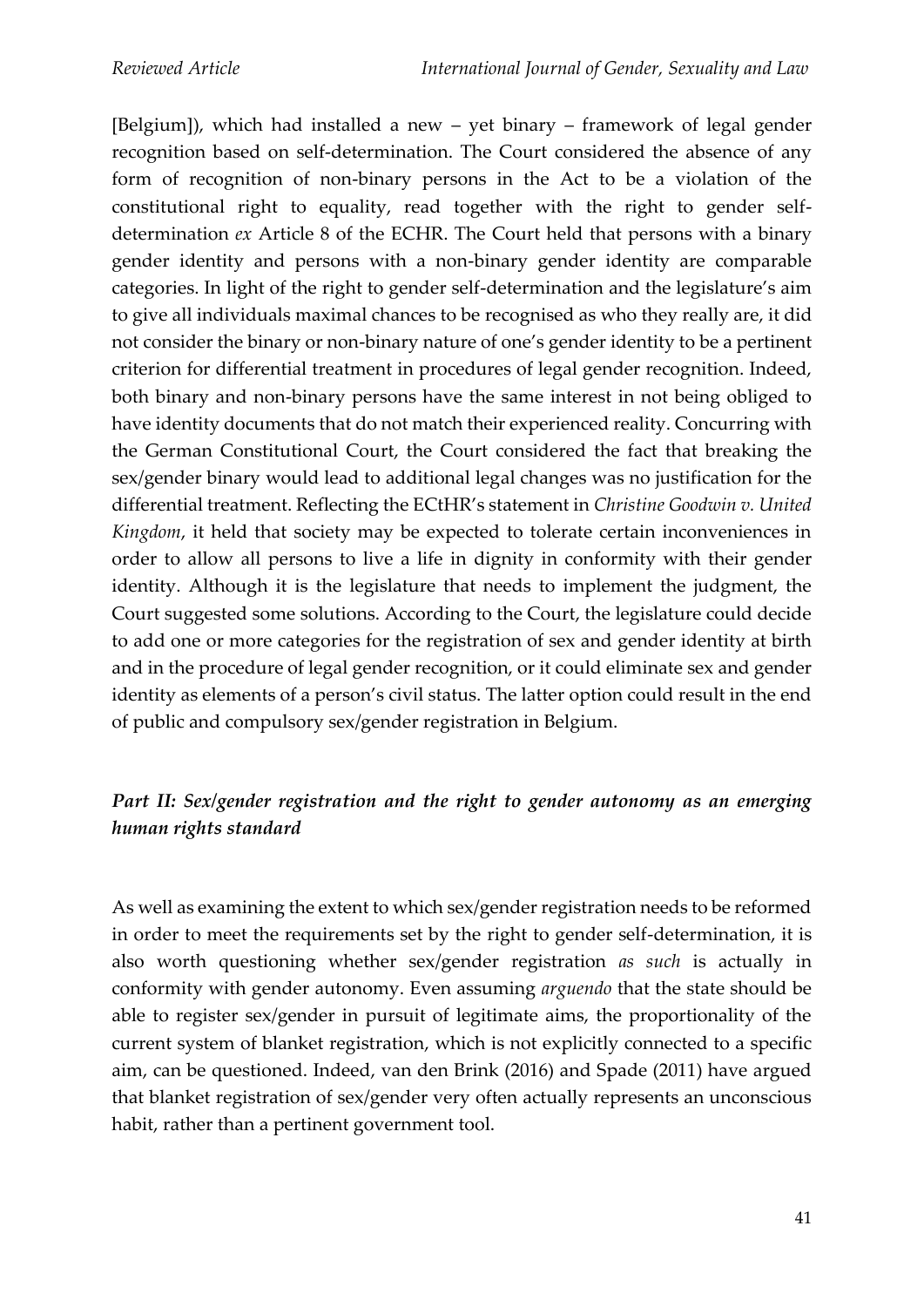Moreover, the practice of sex/gender registration rests upon a particular vision of the world, which posits that bodies can readily be biologically determined as *either* male *or* female, whose gender identity is *respectively,* and *innately, either* masculine *or* feminine, and who are *mutually* attracted to each other (Valdes, 1995). In this natural order, birth certificates are said to (merely) record, rather than constitute, sex/gender as an objective given, a stable fact, an immutable matter of physiology. Feminist queer theory suggests, however, that sex/gender is neither biological nor binary. Taking into consideration the performativity inherent to gender, one could question whether mandatory (binary) sex/gender registration pursues a legitimate aim, and argue that it disproportionately infringes the right to gender autonomy as an emerging human rights standard as described above. This part asserts that, so long as the law does not move beyond the currently developing "M/F/X" framework, it will be complicit in upholding the hegemonic, heterosexual cultural system of gender, which produces not only "heterosexuality" but also "sex" and "gender" (i.e. males/men and females/women). Moreover, this system, consciously or unconsciously, adversely affects all persons. Despite the fact that sex/gender registration may provide for a shield of legitimacy in daily life to those who identify as trans\* and who decided to alter their legal sex/gender, advancing gender justice for all requires abolishing mandatory (binary) sex/gender registration in the long run and is the only policy truly respectful of the right to gender autonomy.

### *A. The social construction of sex/gender*

In order to fully grasp that 'gender is not what culture creates out of my body's sex; rather, sex is what culture makes when it genders my body' (Wilchins, 1997, 58), it is useful to go back in time and recall the emergence of third wave feminist literature. Departing from lesbian experiences, queer feminists indicted earlier feminist engagement with patriarchy (in an attempt to liberate women's "universal" subordinated position) because of its careless essentialising nature, which led to the marginalisation of those who failed to conform to ideals of heterosexual, cisgender, white middle-class womanhood. They contend that cultural and radical feminist theories, which are premised on universalised lived experiences of heterosexual, cisgender, white middle-class women which fail to factor in various forms of lesbian, trans\*, and black insights (Currie, 1992), in fact reproduce oppression whilst aiming for emancipation. This is because subjects or bodies are required to comply with the identity category for whom that liberation is sought (i.e. the heterosexual, cisgender, white, middle-class woman) if ever they wish to be(come) politically and linguistically represented, and thus intelligible - that is, legitimate subjects (Halley, 2006). Hence,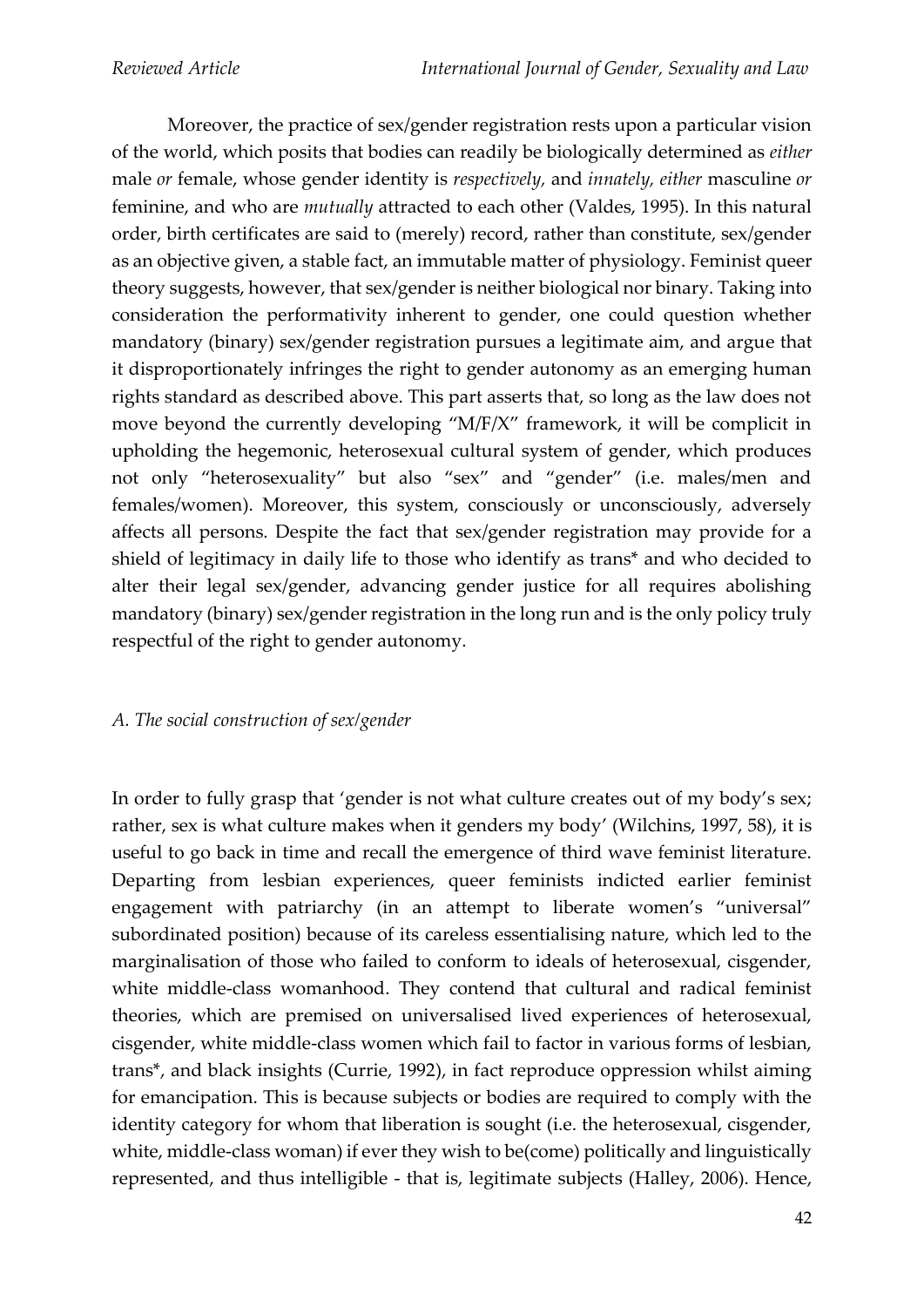they argue that oppression lies in the concept of "woman" itself, which they recognise as a venue for semantic struggle and which has in part been defined in exclusionary terms by earlier feminist advocacy (such as the Michigan Womyn's Music Festival's "womyn-born womyn" only policy). According to queer feminists, "women" does not *re*flect (as second wave feminists assert) but rather shapes an illusionary unity of bodies, always physically differing based on so-called natural sex (Butler, 2007). As such, "sex" constitutes a social construct and is a regulatory ideal which, together with the notions of "men" and "women", instructs subjects (or bodies) to perceive themselves, despite their unique physical features, as either female or male (i.e. as dualistically sexed) and consequentially to behave womanly or manly (i.e. in line with predefined gender identities) in order to live up to their sexed nature (Weiss, 2001). As a consequence, 'there may not be a subject who stands before the law, awaiting representation in or by the law. Perhaps, the subject, as well as the invocation of a temporal "before", is constituted by the law as the fictive foundation of its own claim to legitimacy' (Butler, 2007, 4). But if there is no category "women", objectively, naturally and biologically united through sex – if, 'strictly speaking, a woman cannot be said to exist' (Kristeva, 1981, as referred to by Butler, 2007, 1), how then should we conceive of sex?

Wittig argued that sex is 'the political category that founds society as heterosexual' (1992, 5). It is, therefore, 'itself a gendered category, fully politically invested, naturalized but not natural' (Butler, 2007, 153). Indeed, the category of sex as a social construct or regulatory ideal assists the institutionalisation through naturalisation of heterosexuality, which by definition presupposes the existence of subjects for whom gender identity and desire are oppositionally tailored (Butler, 2007). By allowing for the naturalisation of gender - that is, by inducing subjects to believe in gender's objectivity or prediscursiveness - the category of sex assists the heterosexual cultural system of gender in legitimising its hegemony. In blunt terms, that pervasive but particular system of gender 'looks at my body, creates a narrative of binary [gender] difference, and says, "Honest, it was here when I arrived. It's all Mother Nature's doing' (Wilchins, 1997, 51). Observing bodily diversity (whether between "males" and "females", within "males" and "females", or between and in between "males", "females", and any other unlabelled or yet labelled bodies, such as intersex bodies) queer feminists acknowledge that 'material bodies are negotiated through everyday practice and are themselves a site of power' (Currie, 1992, 73). Therefore, bodies can only be said to be "female" or "male" because the heterosexual cultural system of gender negotiated them – that is, it employed its power to compel them to dualistically perceive themselves as belonging to *either* one group *or* the other, and consequentially coerced them into behaving in line with the socially constructed,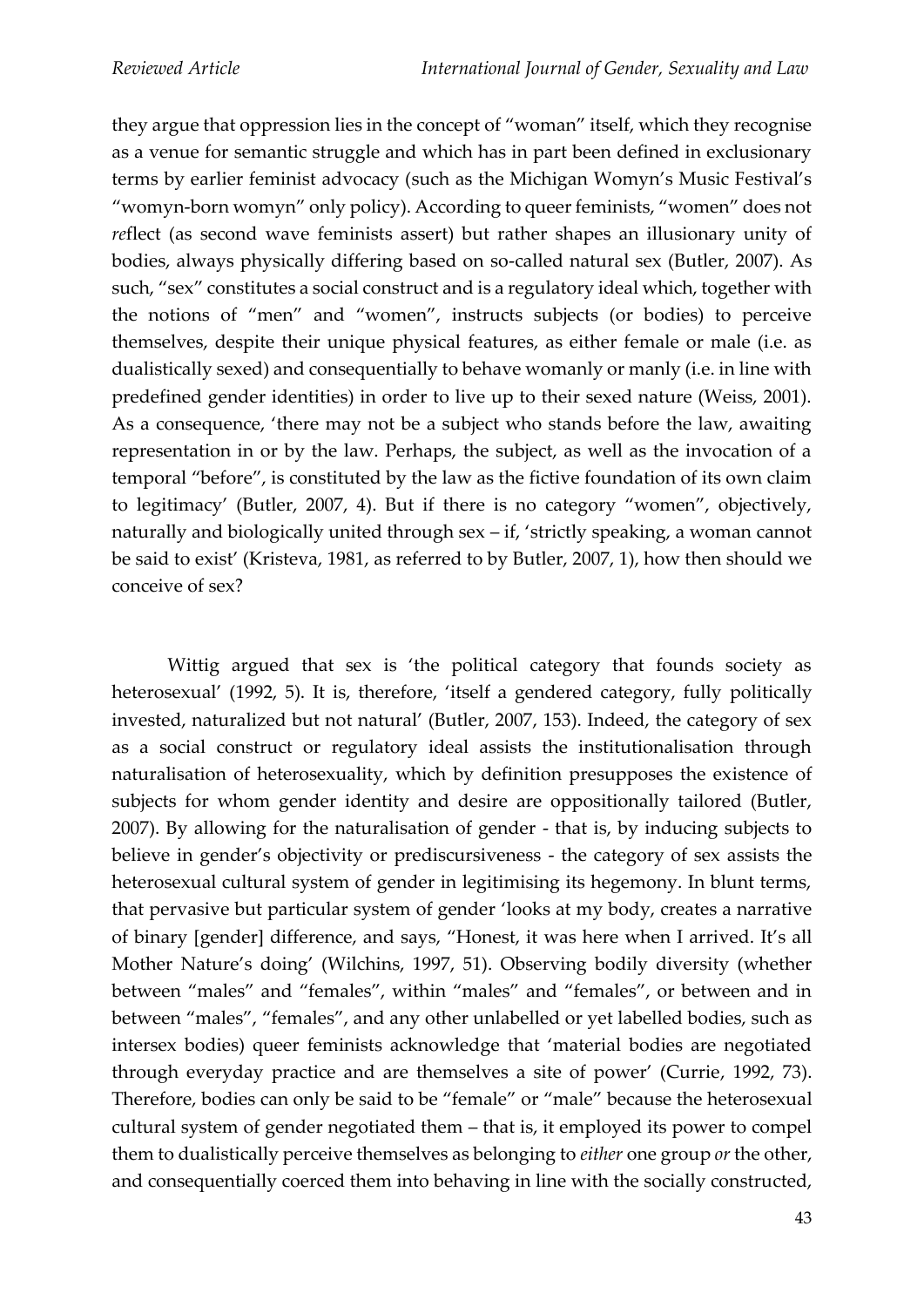and oppositionally-defined, conventional gender roles which allow heterosexual attraction to be played out (and imposed). Gender is not expressive of sex; gender rather effects sex (Butler, 2007), and hence we speak of sex/gender.

Inspired by phenomenology and language philosophy, Butler disjoins gender from physical substance and substitutes a theory of gender premised on ontology for one based on performativity (Butler, 2007). For Butler, gender is not something which is socially constructed based on "natural" sex, or which acts upon "biological", "immutable" sex. Instead, it is something which bodies (having learnt to recognise themselves as sexed) incessantly reproduce and thereby produce – that is, perform – by rendering determinate or concrete predefined or socially constructed ways of being feminine or masculine in the present. Butler argued that these 'historical possibilities materialized through various corporeal styles are nothing other than those punitively regulated cultural fictions that are alternately embodied and disguised under duress' (1997, 404). Sex/gender could thus be understood as something which is time and again (re)constituted by specific embodiments, i.e. corporeal acts and movements, imitating the regulatory ideals that are "woman" and "man" produced by the heterosexual cultural system of gender. In other words:

'because there is neither an essence that gender expresses or externalizes nor an objective ideal to which gender aspires, and because gender is not a fact, the various acts of gender create the idea of gender, and without those acts, there would be no gender at all. Gender is, thus, a construction that regularly conceals its genesis; the tacit collective agreement to perform, produce, and sustain discrete and polar genders as cultural fictions is obscured by the credibility of those productions – and *the punishments* that attend not agreeing to believe in them' (Butler, 2007, emphasis added, 190).

The heterosexual cultural system of gender requires the institutionalisation of both material and discursive gendered violence in order to secure its continuity, for "deviant" gender performances suggest the arbitrariness of conventional heterosexual sex/gender. Logically, 'if the relationship between sex, gender and sexual identity does not apply to gays and lesbians, it need not apply to anyone, and the categories of masculinity and femininity are exposed as normative fictions' (X, Patriarchy is such a drag, 1995, 1989). With regard to material gendered violence, one can refer to the enforced conventional sex-affirming surgeries intersex infants often undergo (Fausto-Sterling, 2000). This demonstrates society's 'paranoid need to efface all traces of sexed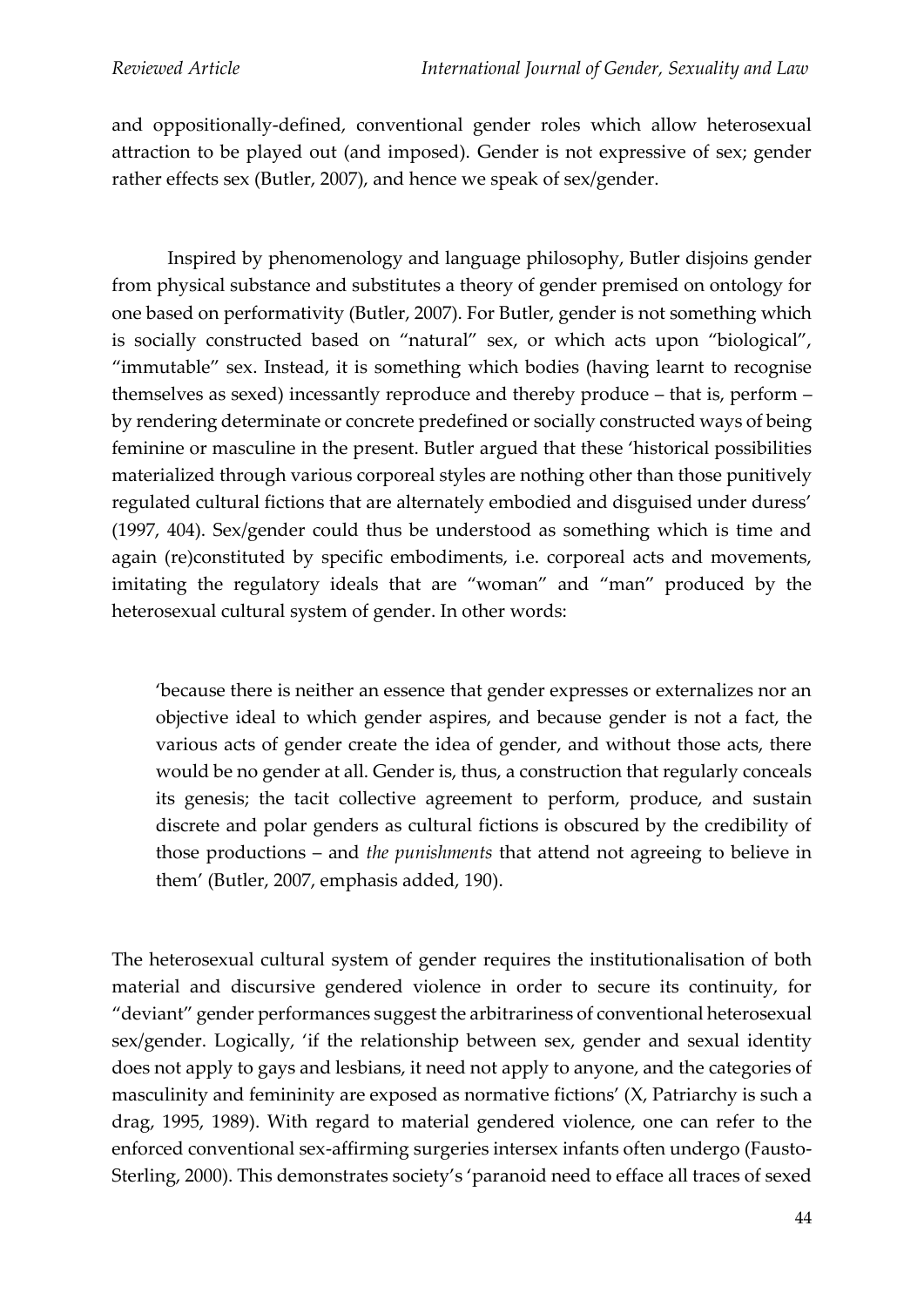ambiguity', which 'makes plain the fact that the sexed categories of male and female are culturally constructed and rigorously patrolled' (O'Brian, 2015, 15). One could also hint at the social practice of "gay-bashing" (van der Meer, 2003), which punishes those who defy heterosexual sex/gender and discourages others from transgressing the socalled natural heterosexual order. With regard to discursive gendered violence, one may point out that gender queer identities are often unintelligible to those in the mainstream, who are conditioned to the extent of not being able to (conceptually) comprehend any other gendered existence outside the binarity imposed by the heterosexual cultural system of gender (McNeilly, 2014). Because LGBTQIA+ individuals most affirmatively defy that system of gender, they are most consciously affected by it. However, the gendered violence stemming from the heterosexual cultural system of gender is (unconsciously) inflicted at least to a certain degree upon any body, including cisgender bodies. Indeed, given that 'the difference *between* the categories "male" and "female" is maintained by repressing difference *within* the categories' (Patriarchy is such a drag, 1995, 1976), the heterosexual cultural system of gender constricts, inhibits, or contracts all bodies' ways of being-in-the-world. This results in gender role strain and gender role conflict, amongst many other types of unfortunate psychological and physical consequences (American Psychiatric Association, 2018). Moreover, stigma, discrimination, and other types of social risks, as particular forms of gendered violence associated with "effeminate" embodiments of masculinity or "unfeminine" femininity performances, induce the reproduction of quintessential heterosexual sex/gender and hence keep intact 'the value given to the gender stereotype of the truly "masculine" male typically considered as the norm against which all other configurations are unfavourably measured' (Visser, Picarra, 2012, 509).

## *B. The heterosexual sex/gender hegemony and the law*

Based upon these insights, one could argue that mandatory (binary) sex/gender registration (resting upon the idea that the law merely records a biological fact prior to discourse or law) is in fact yet another way the law found to oppressively constitute its subjects by regulation, disguised by the invocation of a temporal "before" 'as the fictive foundation of its own claim to legitimacy' (Butler, 2007, 4). Indeed, in mandating (binary) sex/gender registration, the law certifies, legitimises and upholds the heterosexual cultural system of gender, now becoming the heterosexual legal system of gender (Cooper and Renz, 2016). As long as the law "sexes" or "genders" bodies, it facilitates the hegemonic belief in sex/gender's naturalness and provides a legal basis for conventional heterosexual sex/gender to develop, thereby furthering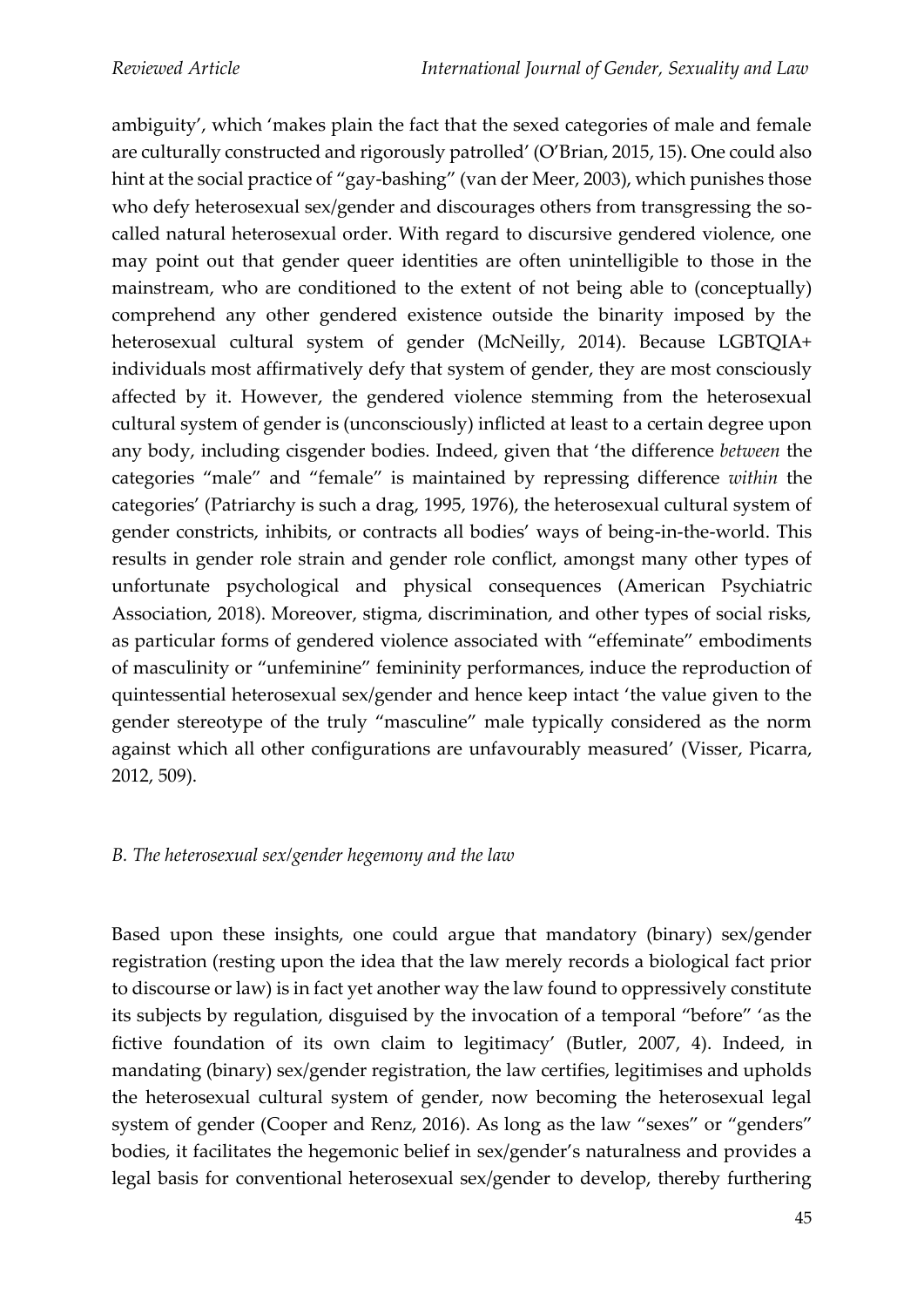the still-present unequal, gendered power dynamics. Hence, mandatory (binary) sex/gender registration constitutes an interference with the right to gender autonomy as an emerging human rights standard (cf. Part I).

Furthermore, from a purely legal perspective, one could contend that sex/gender registration fails to pass the proportionality test, which is used by human rights bodies such as the ECtHR to determine the lawfulness of human rights restrictions (Luterán, 2014). Indeed, under many human rights instruments (including the ECHR, which applies in the various European countries analysed in Part I), restrictions on the free enjoyment of fundamental rights can be justified by legitimate aims if there is a proportionate relationship between such aims and the individual rights affected (Gerards, Brems, 2017). The ECtHR, for instance, will generally assess whether states' interferences with the rights enshrined in the ECHR (a) are 'prescribed by law', (b) pursue a legitimate aim, and (c) are necessary in a democratic society, which means that restrictions are proportionate to this legitimate objective (Arai, 2001). The legitimate aims stipulated by the ECHR which may justify the restricted enjoyment of qualified rights, such as the right to private life enshrined in Article 8, are 'national security, public safety or the economic well-being of the country', as well as 'the prevention of disorder or crime, (…) the protection of health or morals, or (…) the protection of the rights and freedoms of others'. Moreover, a restrictive measure will be deemed proportionate if it answers 'a pressing social need' (necessity), which is 'relevant and sufficient' (proportionality in the strict sense), and is designed to satisfy that need (suitability) 'in the least restrictive way' (Arai, 2001; Fordham, de la Mare, 2014).

When the law mandates (binary) sex/gender registration - be it in the form of birth registration in a centralised civil register or through multiple records for separate purposes -, it not only legalises, legitimises, and imposes upon its subjects the heterosexual cultural system of gender (that is, the oppressive and false belief in sex/gender's naturalness, stability, and binarity), but also certifies, decrees, and makes itself complicit in the gendered violence stemming from that system, which consciously and unconsciously affects all bodies. This legally induced violence, which takes the forms (amongst others) of discrimination, social stigma, and gender role strain, infringes the right to gender autonomy and does not serve any legitimate aim. Indeed, according to van den Brink (2017), present state practice merely echoes the assumed 'naturalness' and the evident nature of the binary conception of sex/gender. Moreover, as Neuman Wipfler argues, 'as long as the state records gender identity, it will also police its boundaries' (2016, 543).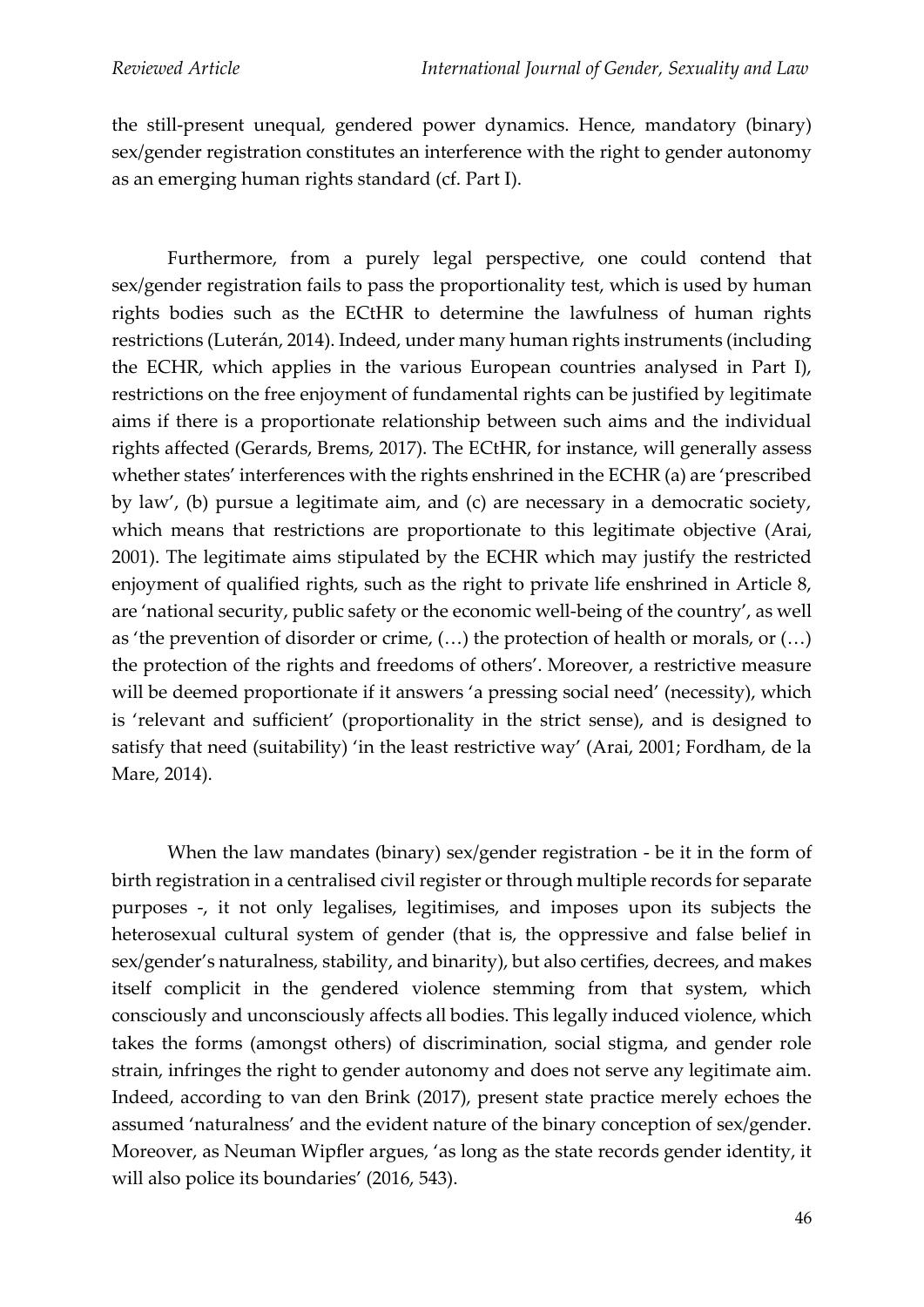However, even if one is of the opinion that sex/gender registration, leading to these types of gendered violence, serves the legitimate purpose of national security, public safety, or the prevention of disorder or crime, it still fails to pass the pertinence and proportionality test. Indeed, one could accept the idea that sex/gender registration is required in order to ensure the stability, consistency, and reliability of (the civil status, which establishes) one's legal identity in order to generate legal certainty. However, mandatory sex/gender registration is not properly suited to achieve that need. Given sex/gender's fluidity, variances, and socially constructed character, the law will never be able to reliably document it – just as it cannot do so for race, religion, sexual orientation, or political affiliation. Moreover, it has been said that sex/gender registration enables the state to carry out various public health policies, such as mandatory preventive cancer screenings and demographic research, or to combat existing gender disparities through, for example, affirmative action (Neuman Wipfler, 2016). Hence, one could contend that mandatory (non-binary) sex/gender registration pursues the legitimate aim of protecting public health or women's rights, and therefore answers pressing social needs, such as the overall population's physical well-being or gender equality. However, here again, the gendered violence resulting from mandatory (binary) sex/gender registration, in breach of the right to gender autonomy, ensures that it does not meet the threshold set by the suitability criterion of the proportionality test. Despite the fact that these policies could continue to exist, relying on self-identified, instead of state-certified, sex/gender (Neuman Wipfler, 2016), Cooper and Renz correctly note that 'just because states withdraw from determining and assigning gender does not mean they cannot recognise gender determinations by others' (2016, 496) and consequentially regulate sex/gender in order to mitigate existing health discrepancies or unequal power dynamics. Indeed, states could, for example, compel private actors, such as sport federations, schools, or hospitals, to accept an individual's self-defined sex/gender, or instead allow these private actors to adopt their own definition of it, whilst also enacting 'regulatory frameworks which structure and limit permissible choices' (Cooper and Renz, 2016, 497). Hospitals and physicians could thus be given the freedom to determine who and how they classify as "male", "female", "other", or any other desired label, but also be required to send out an annual invitation for cancer screening to all those they deem concerned. It could even be argued that no sexed or gendered label is necessary to properly organise, for instance, preventive cancer screenings, since the only relevant important element is the presence of a certain bodily characteristic. As one can observe, there are plenty of options for states to continue carrying out various public health policies, or fight gender discrimination, without coercing individuals to identify, and be registered, in line with the heterosexual cultural system of gender.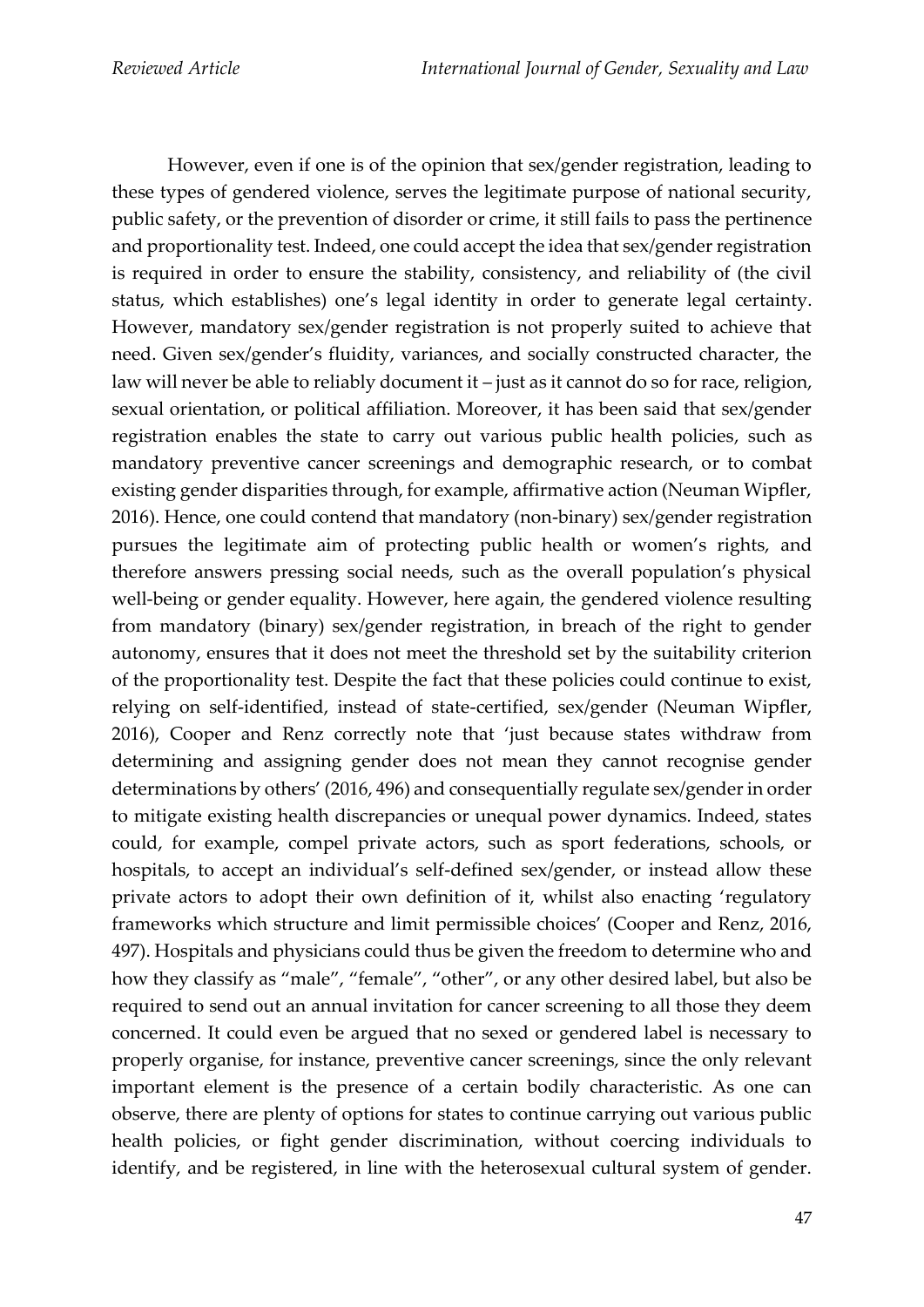Hence, mandatory (binary) sex/gender registration is not the least restrictive measure of the right to gender autonomy needed to satisfy the overall population's physical well-being or gender equality. In this way, mandatory (binary) sex/gender registration constitutes an unlawful breach of the right to gender autonomy, which leads us to the conclusion that, from a human rights perspective and informed by queer and feminist insights, any policy of sex/gender registration as currently required by the law is, above all, disproportionate. In any case, as Cruz (2002) states, any loss of sex/gender information for the state is well worth the substantial gain in gender autonomy for *all*  individuals.

#### *Conclusion*

Hegemonic in nature, the heterosexual cultural system of gender pervasively regulates many (if not every) aspect of all bodies' lives and being, including by legal means. The law upholds and certifies that specific gender regime, *inter alia*, by assigning a sex to individuals at birth (through the registration of a claimed evident, objective, natural element to be found on or in the body by inspection). Policies of mandatory (binary) sex/gender registration therefore constitute the cornerstone of the legalisation of the heterosexual cultural system of gender, which produces not only the conventional feminine and masculine gender identity (i.e. women and men) but also sex (i.e. females and males). As long as the law continues to register sex/gender (be it in a non-binary fashion), it facilitates the belief in 'gender as an ahistorical and apolitical, natural, pre-existing fact that ought to be correctly recorded on government documents' (Neuman Wipfler, 2016, 523), whereas feminist and queer (legal) theory has demonstrated that both sex and gender are socially constructed notions. Indeed, even the binary interpretation of sex, traditionally understood as a matter of biology, turns out to be the product of culture, serving to legitimise by naturalising socially constructed gender.

Because binary sex and gender are regulatory ideals instead of verifiable truths, which imperfect or "deviant" gender embodiments expose, the heterosexual cultural system of gender producing this binary interpretation mandates the institutionalisation of material and discursive gendered violence, in order to rein in diverging gender performances and hence keep the system in place. Thus, these types of gendered violence induce the (re)production of traditional gender, including the unequal hierarchy between masculinity and femininity – the heterosexual cultural system of gender defines, limits, and suppresses all bodies' possibilities of being-in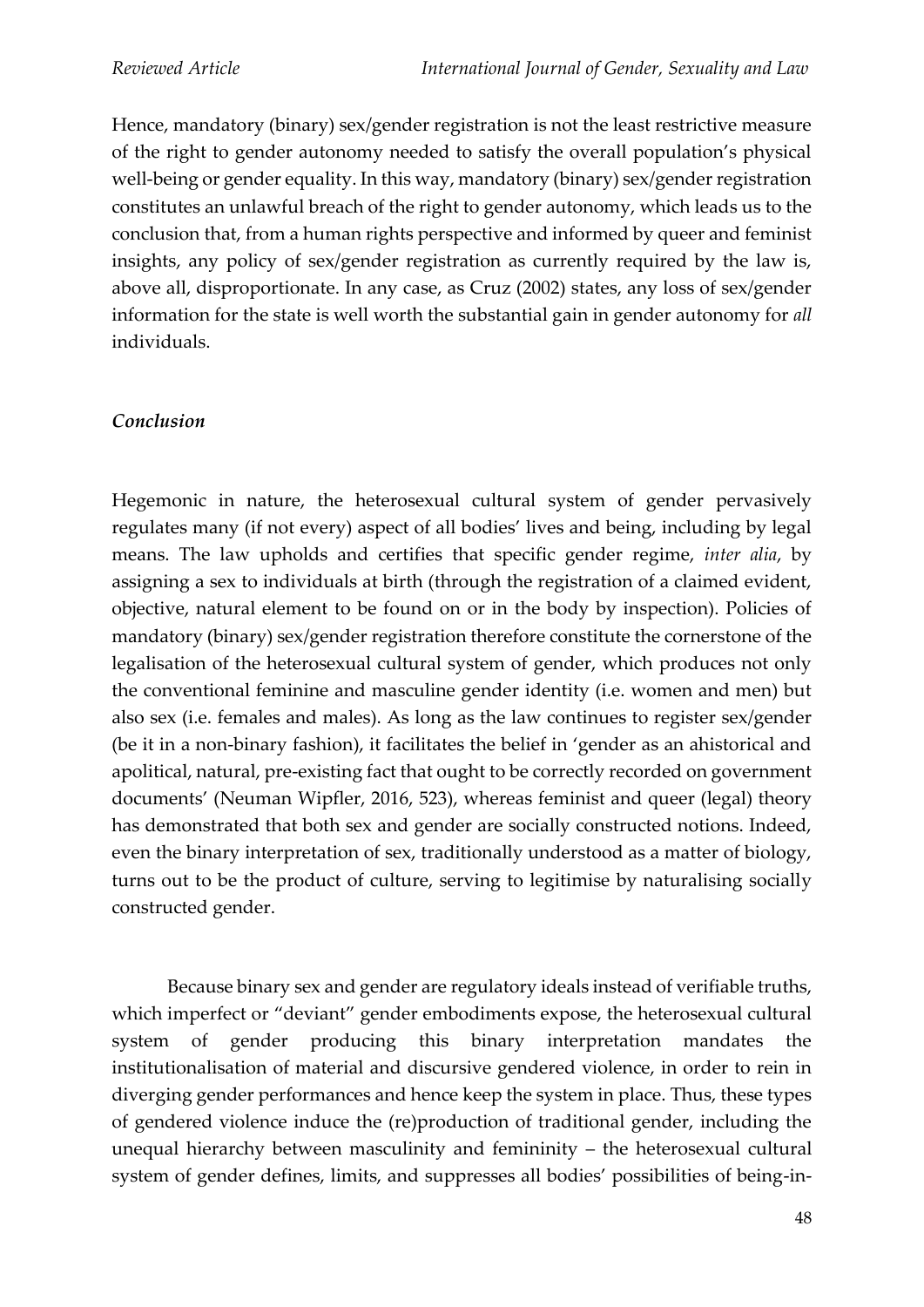the-world. Whereas, trans\* and intersex individuals (as well as other sexual minorities) most affirmatively defy that system and are therefore more likely to consciously experience these types of gendered violence, the psychological and physical negative consequences associated with rigid cultural impositions of gender expectations (and, in particular, gender role strain), at least to a certain degree, unconsciously affect *all* persons, including cisgender persons. Eradicating the (gendered violence produced by the) heterosexual cultural system of gender is, therefore, a matter of global justice and requires the practice of mandatory (binary) sex/gender registration to be abolished. Moreover, because mandatory (binary) sex/gender registration provides a legal basis for the heterosexual cultural system of gender to be enforced by regulation, and renders the law complicit in these various forms of gendered violence, this solution can equally be defended from a human rights perspective.

This article has found that the pathologisation and medicalisation of trans\* identities and variations of sex characteristics, as well as the absence of, or medical requirements for, non-binary categories relating to the legal recognition of gender identity, are in breach of the principle of self-determination, which is a fundamental component of international human rights law. Based upon personal autonomy, it identified the existence of an (emerging) right to gender identity and the legal recognition thereof, as attested to by soft law instruments, the fact that various states now allow the legal recognition of gender identity based purely on self-determination, and that some are opening up the binarity by allowing a "third" sex/gender category for people with variations in sex characteristics and those identifying outside the binary. However, only a policy of abolishing mandatory (binary and/or non-binary) sex/gender registration would be truly respectful of the right to gender identity and the legal recognition thereof, as an (emerging) human rights standard. Indeed, current state practices do not pursue a legitimate aim, and even assuming that they do, as shown in Part II, mandatory sex/gender registration does not pass the proportionality test. Finally, this article highlighted that concerns of public safety, public policy, or public health can easily be overcome and that states are still able to combat genderrelated disparities without compelling individuals to identify and be recorded in conformity with the heterosexual cultural system of gender. In conclusion, a human rights analysis of official sex/gender in the age of gender self-determination, informed by feminist and queer insights, finds that mandatory sex/gender registration is a disproportionate measure and recommends that states change their current practices.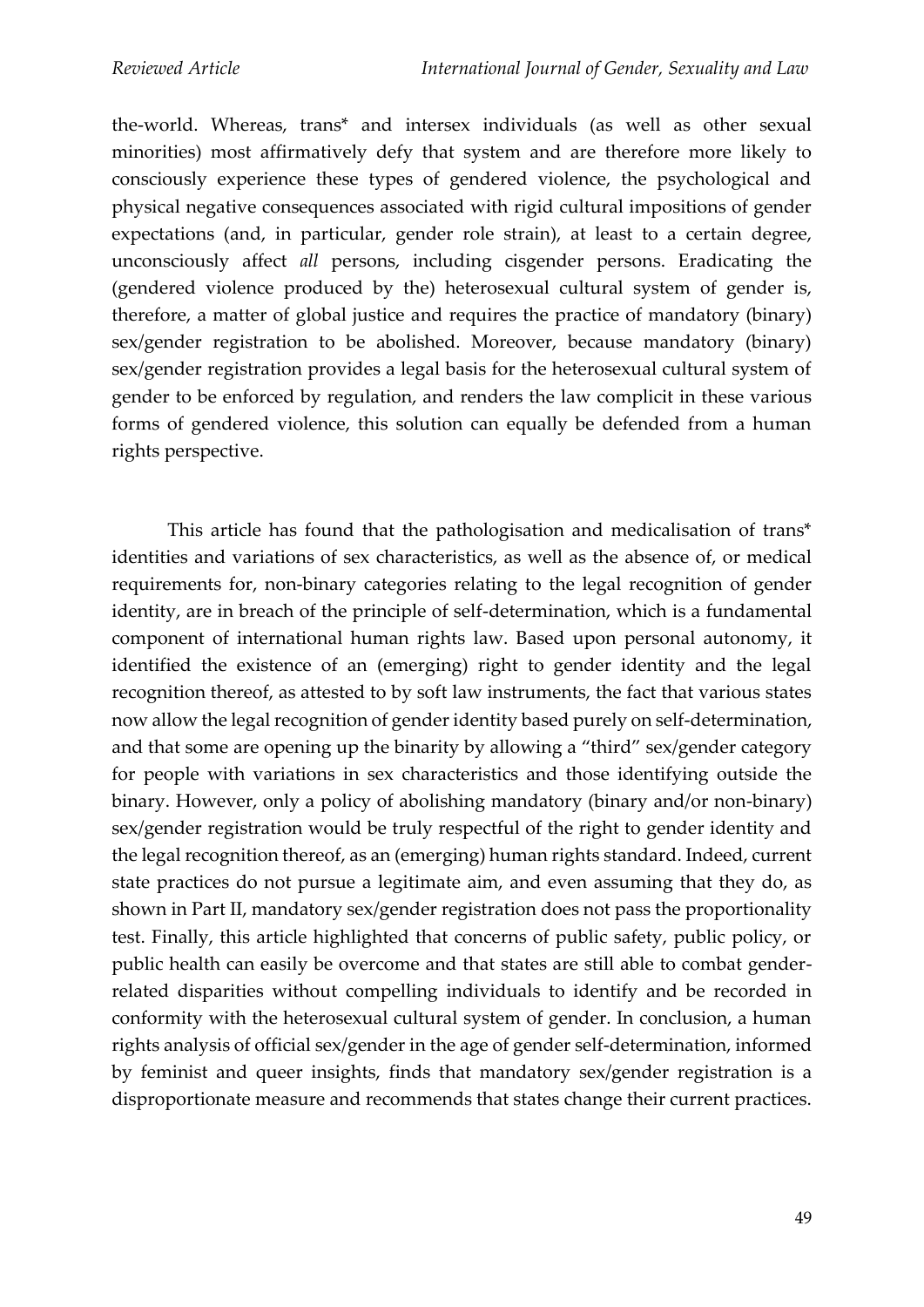## *Bibliography*

*Primary sources*

ECtHR 11 July 2002, 28957/95, *Christine Goodwin v. United Kingdom*.

ECtHR 12 June 2003, 35968/97, *Van Kück v. Germany.*

ECtHR 10 March 2015, 14793/08, *Y.Y. v. Turkey.*

ECtHR 6 April 2017, 79885/12, 52471/13, 52596/13, *A.P., Garçon, Nicot v. France*.

ECtHR 17 January 2019, 29683/16, *X. v. Former Yugoslav Republic of Macedonia*.

ECtHR 7 July 2020, 41701/16, *Y.T. v. Bulgaria.*

US Federal Court for the district of Colorado, *Zzym v. Pompeo*, 341 F. Supp. 3d 1248 - Dist. Court, D. Colorado 2018.

High Court of Justice, *R on the application of Christie Elan-Cane v. Secretary of state for the Home Department* [2018] EWHC 1530 (Admin).

Court of Appeal (civil division), *R on the application of Christie Elan-Cane v. Secretary of state for the Home Department* [2020] EWCA Civ 363

Constitutional Court of Austria, VfGH, 15 June 2018, G77/2018-9.

Rechtbank Limburg, 25 May 2018, C/03/232248 / FA RK 17-687, ECLI:NL:RBLIM:2018:4931.

Court of Cassation of France, Cass Civ (1), 4 May 2017, n°531, ECLI:FR:CCASS:2017:C100531.

Federal Constitutional Court of Germany, BVerfG, Order of the First Senate of 10 October 2017 - 1 BvR 2019/16, ECLI:DE:BVerfG:2017:rs20171010.1bvr201916.

Constitutional Court of Belgium, GwH 19 June 2019, 99/2019.

Supreme Court of India, *National Legal Services Authority v. Union of India & Ors*., AIR 2014 SC 1863.

High Court of Australia, *NSW Registrar of Births, Deaths and Marriages v Norrie* [2014] HCA 11 250 CLR 490.

Supreme Court of Nepal, *Sunil Babu Pant and Others v. Nepal Government and Others* [2008] Supreme Court of Nepal, *NJA Law Journal* (2008) 262.

Statutory law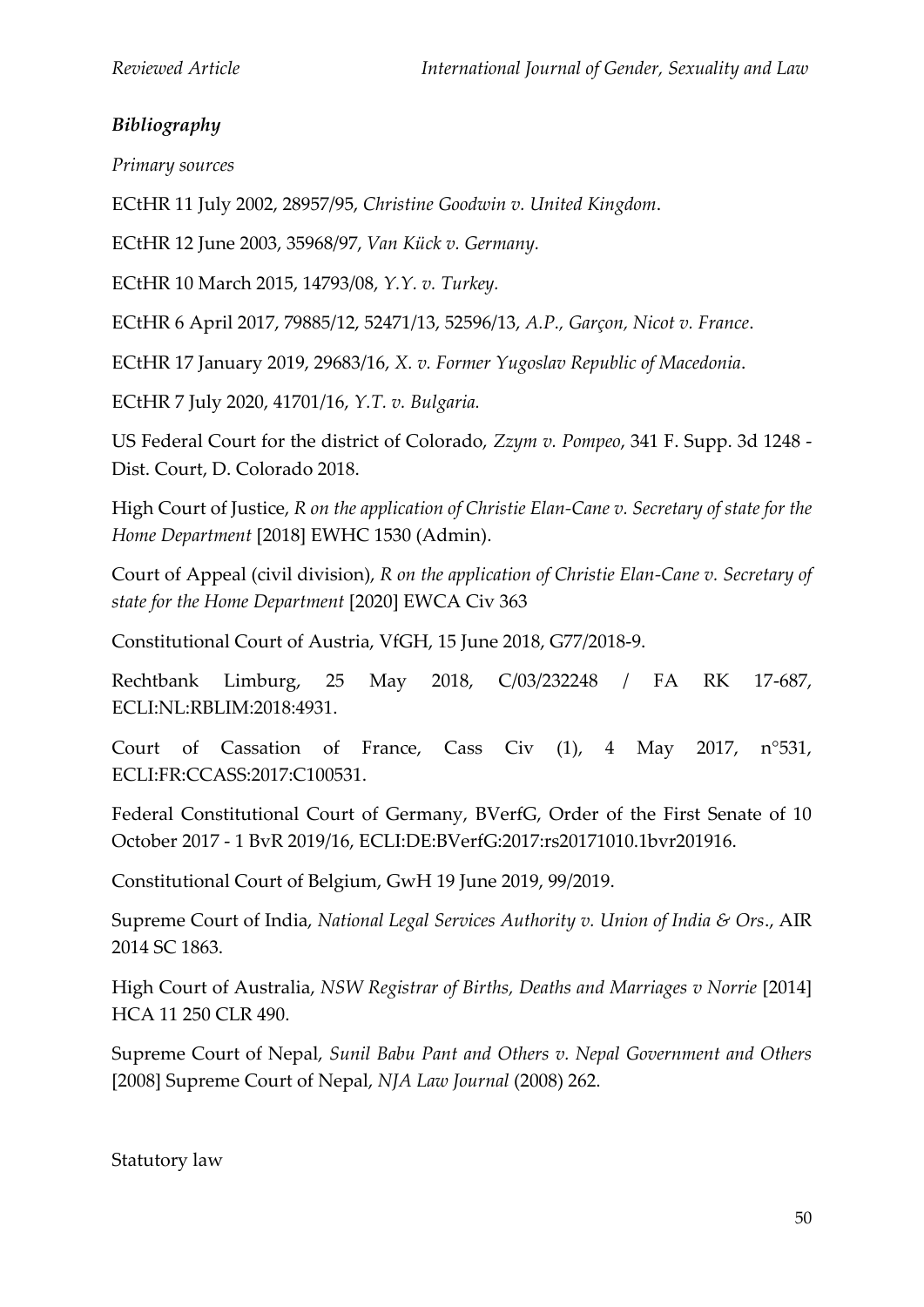Austria. *Bundesgesetzes über die Regelung des Personenstandswesens (Civil Status Act) 2013*. BGBl. I Nr. 16/2013.

Austria (Ministry of Interior). *Verwaltungsangelegenheiten – Sonstige; Personenstandswesen Erkenntnis des VfGH vom 15. Juni 2018, G 77/2017-9, zu § 2 Abs.2 Z 3 PStG 2013 -Umsetzung zu Varianten der Geschlechtsentwicklung ("3. Geschlecht").* BMI-VA1300/0528-III/4/b/2018.

Belgium. Wet tot hervorming van regelingen inzake transgenders wat de vermelding van een aanpassing van de registratie van het geslacht in de akten van de burgerlijke stand en de gevolgen hiervan betreft (Gender Recognition Act) 2017. BS 10/07/2017.

Germany. *Gesetz zur Änderung der in das Geburtenregister einzutragenden Angaben (Act Amending the Information to be Entered in the Birth Register) 2018*. BGBl I 2635..

Malta. *Gender Identity, Gender Expression and Sex Characteristics Act 2015*.

Denmark. Folketinget, (2014). *Forslag til Lov om ændring af lov om Det Centrale Personregister* (Proposal for an Act amending the Act on the Central Personal Register), L. 182. Folketingstidende A.

Germany. *Personenstandsrechts-Änderungsgesetz (Act to Amend Civil Status Law) 2013.*  BGBl I 1122.

## Soft law instruments

Council of Europe Parliamentary Assembly, Resolution 2048 (2015) Discrimination against transgender people in Europe.

Council of Europe Parliamentary Assembly, Resolution 2191 (2017) Promoting the human rights of and eliminating discrimination against intersex people.

IACtHR 24 November 2017, Advisory Opinion OC-24/17, Gender Identity, and equality and non-discrimination of same-sex couples.

### *Secondary sources:*

American Psychiatric Association, (2018). *Guidelines for the Psychological Practice with Boys and Men* [Last accessed May 13, 2019]. Available from: [https://www.apa.org/about/policy/boys-men-practice-guidelines.pdf.](https://www.apa.org/about/policy/boys-men-practice-guidelines.pdf)

Arai, Y., (2001). *The Margin of Appreciation Doctrine and the Principle of Proportionality in the Jurisprudence of the ECHR*, Antwerpen: Intersentia.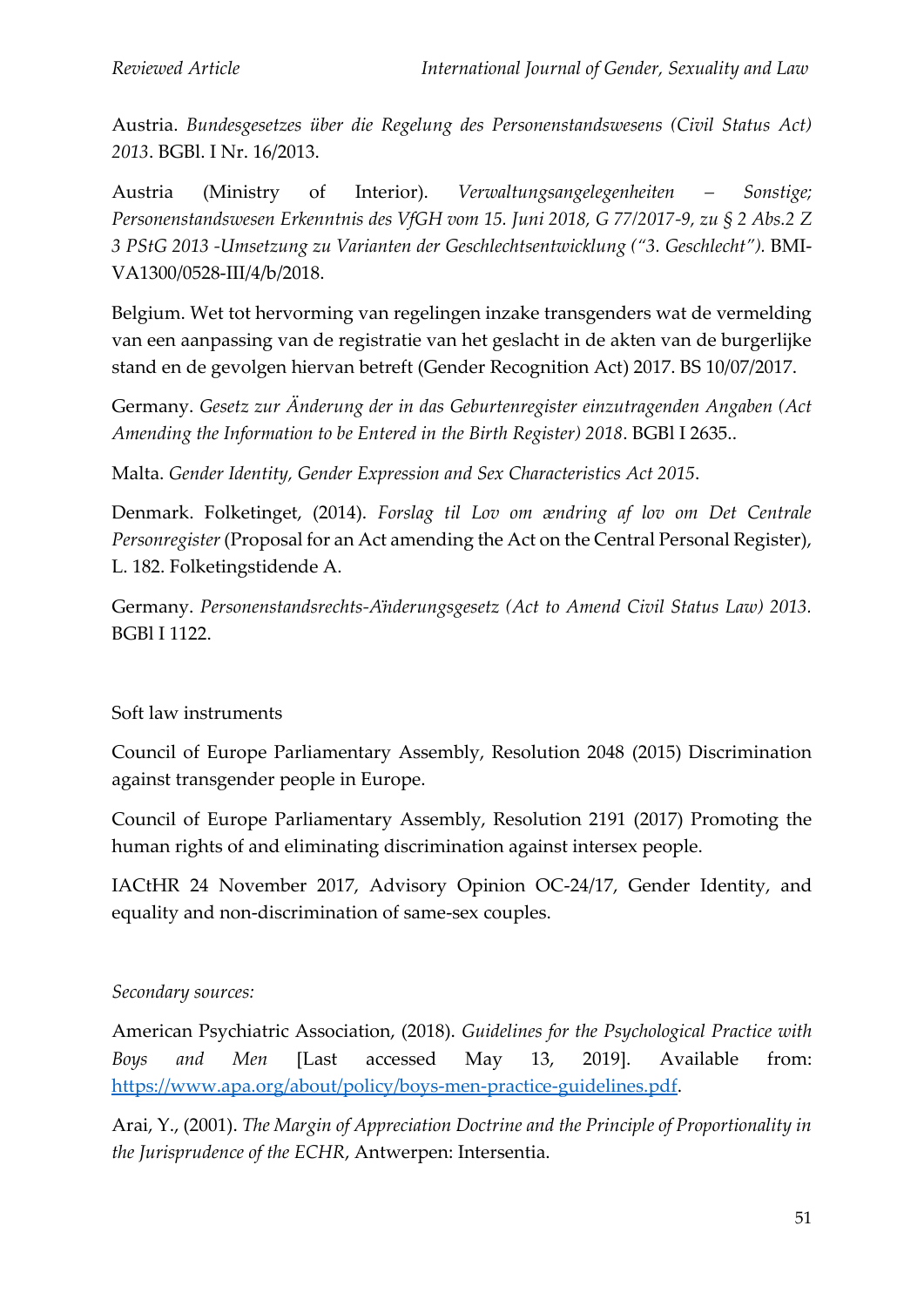Baisley, E., (2016). Reaching the Tipping Point?: Emerging International Human Rights Norms Pertaining to Sexual Orientation and Gender Identity. *Human Rights Quarterly,* 38, 134-163.

Butler, J., (1997). Performative Acts and Gender Constitution: An Essay in Phenomenology and Feminist Theory. In K. Conboy, N. Medina, S. Stanbury (eds.), *Writing on the Body: Female Embodiment and Feminist Theory*, New York: Columbia University Press, 401-419.

Butler, J., (2007). *Gender Trouble – Feminism and the Subversion of Identity*. New York: Routledge.

Canada. Department of Immigration, Refugees and Citizenship, (2017). *News Release: Minister Hussen announces major step forward in gender equality by making changes to passports and immigration documents*. [Last accessed May 13, 2019]. Available from: https://www.canada.ca/en/immigration-refugees-

citizenship/news/2017/08/minister\_hussen\_announcesmajorstepforwardingenderequ alitybymakin.html

Chase, A.T., (2016). Human rights contestations: sexual orientation and gender identity, *The International Journal of Human Rights.* 20(6), 703-723.

Cooper, D., Renz, F., (2016). If the state Decertified Gender, What Might Happen to its Meaning and Value?. *Journal of Law and Society*. 43(4), 483-505.

Currie, D.H., (1992). Feminist Encounters with Postmodernism: Exploring the Impasse of Debates on Patriarchy and Law. *Canadian Journal of Women and Law*. 5, 63-86.

Fausto-Sterling, A., (2000). The Five Sexes – Revisited. *Sciences*. 40(4), 18-24.

Fordham, M., de la Mare, T., (2001). Identifying the Principles of Proportionality. In J. Jowell, J. Cooper (eds), *Understanding Human Rights Principles*, Antwerpen: Intersentia, 27-90.

Gerards, J., Brems, E., (2017). Procedural Review in European Fundamental Rights Cases: Introduction. In J. Gerards, E. Brems (eds), *Procedural Review in European Fundamental Rights Cases,* Cambridge: Cambridge University Press, 1-16.

Gonzalez-Salzberg, D., (2014). The Accepted Transsexual and the Absent Transgender: A Queer Reading of the Regulation of Sex/Gender by the European Court of Human Rights. *American University International Law Review,* 29, 797-829.

Gössl, S., (2016). From a question of fact to question of law to question of private international law: the question whether a person is male, female, or …?. *Journal of Private International Law,* 12, 261-280.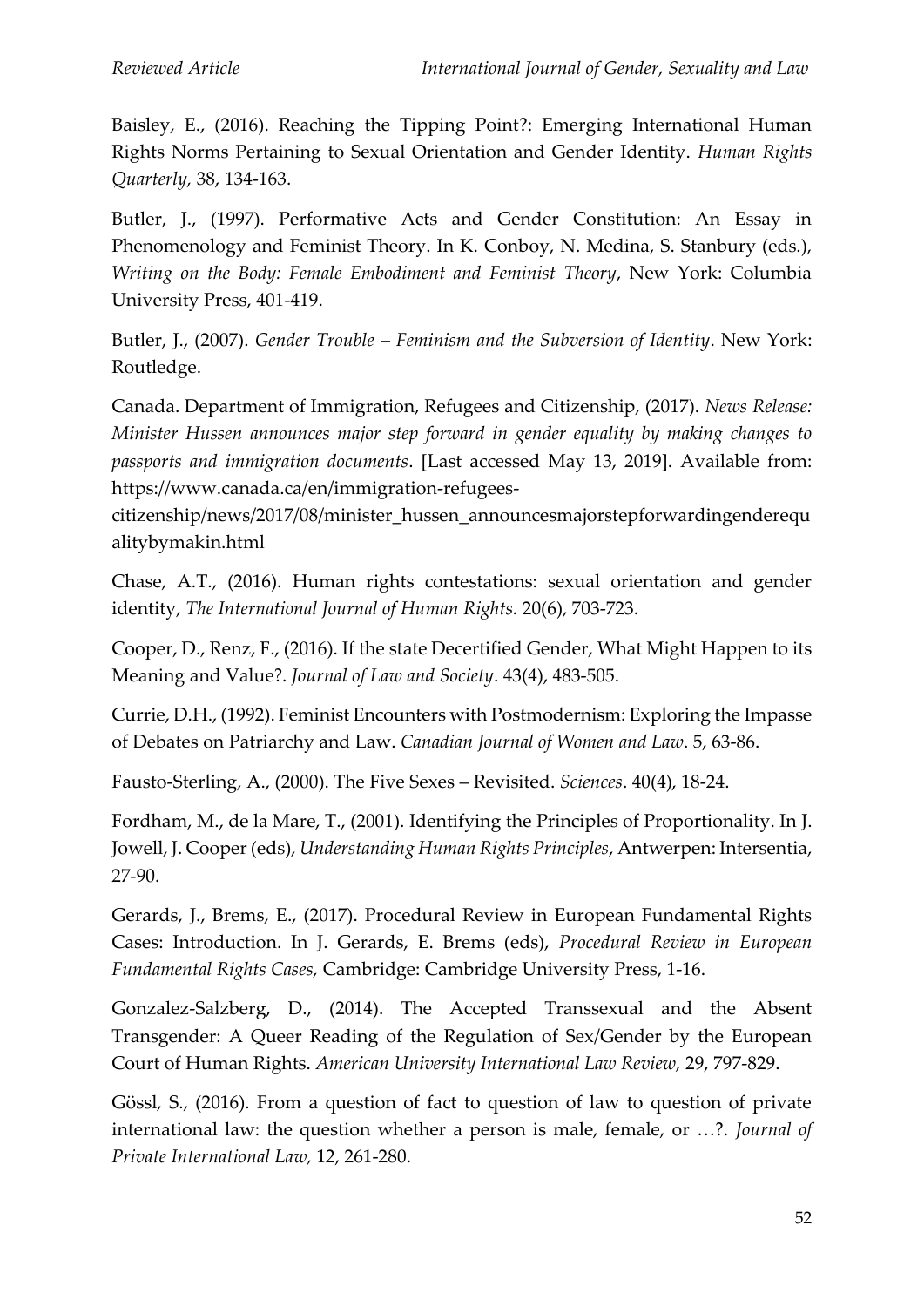Greenberg, J.A., (1999). Defining Male and Female: Intersexuality and the Collision Between Law and Biology. *Arizona Law Review.* 44, 265-327.

Guzman, A.T.; Meyer, T.L., (2010). International Soft Law. *Journal of Legal Analysis*. 2(1), 171-225.

Halley, J., (2006). *Split Decisions: How and Why to Take a Break from Feminism*. Princeton: Princeton University Press.

Koffeman, N., (2015). *Morally Sensitive Issues and Cross-Border Movement in the EU.*  Cambridge: Intersentia.

Kollman, K., (2009). European institutions, transnational networks and national samesex unions policy: when soft law hits harder. *Contemporary Politics*. 15(1), 37-53.

Kristeva, J., (1981). Woman Can Never Be Defined. Trans. M.A. August. In E. Marks, I. de Courtivron (eds.), *New French Feminisms*, New York: Schocken.

Lau, H., (2020). Gender Recognition as a Human Right. In A. von Arnauld, K. von der Decken, M. Susi (eds.), *The Cambridge Handbook on New Human Rights: Recognition, Novelty, Rhetoric,* Cambridge: Cambridge University Press.

Herault, L. et al. (2018). *Etat civil de demain et Transidentité. Rapport final.* [Last accessed on 16 July 2019]. Available from: [http://www.gip-recherche-justice.fr/publication/etat](http://www.gip-recherche-justice.fr/publication/etat-civil-de-demain-et-transidentite/)[civil-de-demain-et-transidentite/.](http://www.gip-recherche-justice.fr/publication/etat-civil-de-demain-et-transidentite/)

Luterán, M., (2014). The Lost Meaning of Proportionality. In G. Huscroft, B.W. Miller, G. Webber (eds), *Proportionality and the Rule of Law: Rights, Justification, Reasoning*, New York: Cambridge University Press, 21-42.

McNeilly, K., (2014). Gendered Violence and International Human Rights: Thinking Non- discrimination Beyond the Sex Binary. *Feminist Legal Studies*. 22, 263–283.

Neuman Wipfler, A.J., (2016). Identity Crisis: The Limitations of Expanding Government Recognition of Gender Identity and the Possibility of Genderless Identity Documents. *Harvard Journal of Law and Gender*, 39, 491-554.

New Zealand. Identity and Passports Office, (last updated 2018). *Information about Changing Sex / Gender Identity.* [Last accessed on May 13, 2019]. Available from: [https://www.passports.govt.nz/what-you-need-to-renew-or-apply-for-a](https://www.passports.govt.nz/what-you-need-to-renew-or-apply-for-a-passport/information/)[passport/information/.](https://www.passports.govt.nz/what-you-need-to-renew-or-apply-for-a-passport/information/)

O'Brien, W., (2015). Can International Human Rights Law Accomodate Bodily Diversity?. *Human Rights Law Review*, 15, 1-20.

O'Flaherty, M., (2015). The Yogyakarta Principles at ten. *Nordic Journal of Human Rights*. 33, 280-298.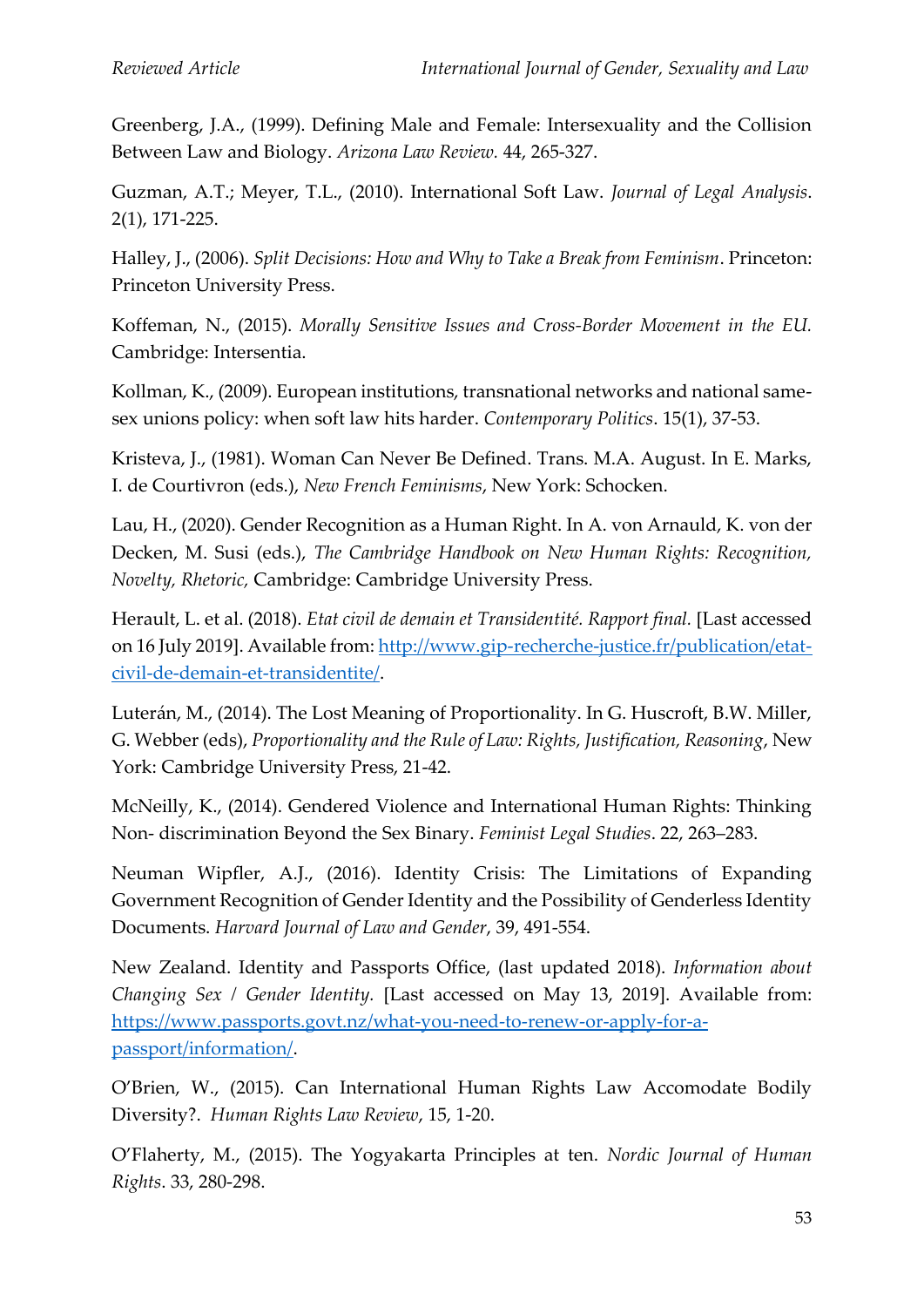Organisation Intersex International Germany, (2018). *Geschlechtseintrag "weiteres" ist kontraproduktiv*. [Last accessed May 19, 2019]. Available from: [https://oiigermany.org/geschlechtseintrag-weiteres-ist-kontraproduktiv/.](https://oiigermany.org/geschlechtseintrag-weiteres-ist-kontraproduktiv/)

Reilly, E., (2006). Radical Tweak – Relocating the Power to Assign Sex. From Enforcer of Differentiation to Facilitator of Inclusiveness: Revising the Response to Intersexuality. *Cardozo Journal on Law & Gender,* 12, 297-335.

Spade, D. (2011). *Normal Life: Administrative Violence, Critical Rrans Politics, and the Limits of Law.* Durham: Duke University Press.

Ruocco, B.T. (2016). Our Antitotalitarian Constitution and the Right to Identity. *University of Pennsylvania Law Review.* 165, 193-226.

Theilen a, J.T., (2020). Pre-existing Rights and Future Articulations. Temporal Rhetoric in The Struggle for Trans Rights. In A. von Arnauld, K. von der Decken, M. Susi (eds.), *The Cambridge Handbook on New Human Rights: Recognition, Novelty, Rhetoric,*  Cambridge: Cambridge University Press.

Theilen b, J.T., (forthcoming). Subversion Subverted: Developments in German Civil Status Law on the Recognition of Intersex and Non-Binary Persons. In E. Brems, P. Cannoot, T. Moonen (eds.), *Protecting Trans Rights in the Age of Gender Self-Determination,* Cambridge: Intersentia.

Valdes, F., (1995). 'Notes on "The Conflation": Foreword'. *California Law Journal*. 83(1), 12-33.

van den Brink, M., (2016). Mag het een hokje meer zijn? Ontwikkelingen rond sekseregistratie. *Ars Aequi,* 774-780.

van den Brink, M. (2017). The Legitimate Aim of Harmonising Body and Soul. Changing Legal Gender: Family Life and Human Rights. In K. Boele-Woelki, A. Fuchs (eds.), *Same-sex Relationships and Beyond. Gender Matters in the EU,* Cambridge: Intersentia.

van den Brink, M., Tigchelaar, J., (2014). *M/V en verder: Sekseregistratie door de overheid en de juridische positie van transgenders* [Last accessed July 5, 2019]. Available from: https://www.wodc.nl/binaries/2393-volledige-tekst\_tcm28-73312.pdf

van der Meer, T.A.M., (2003). Gay bashing - a rite of passage?. *Culture, Health and Sexuality*. 5, 253-266.

Visser, C, Picarra, E, (2012). Victor, Victoria or V? A Constitutional Perspective on Transsexuality and Transgenderism. *South African Journal of Human Rights*. 28(3), 506- 531.